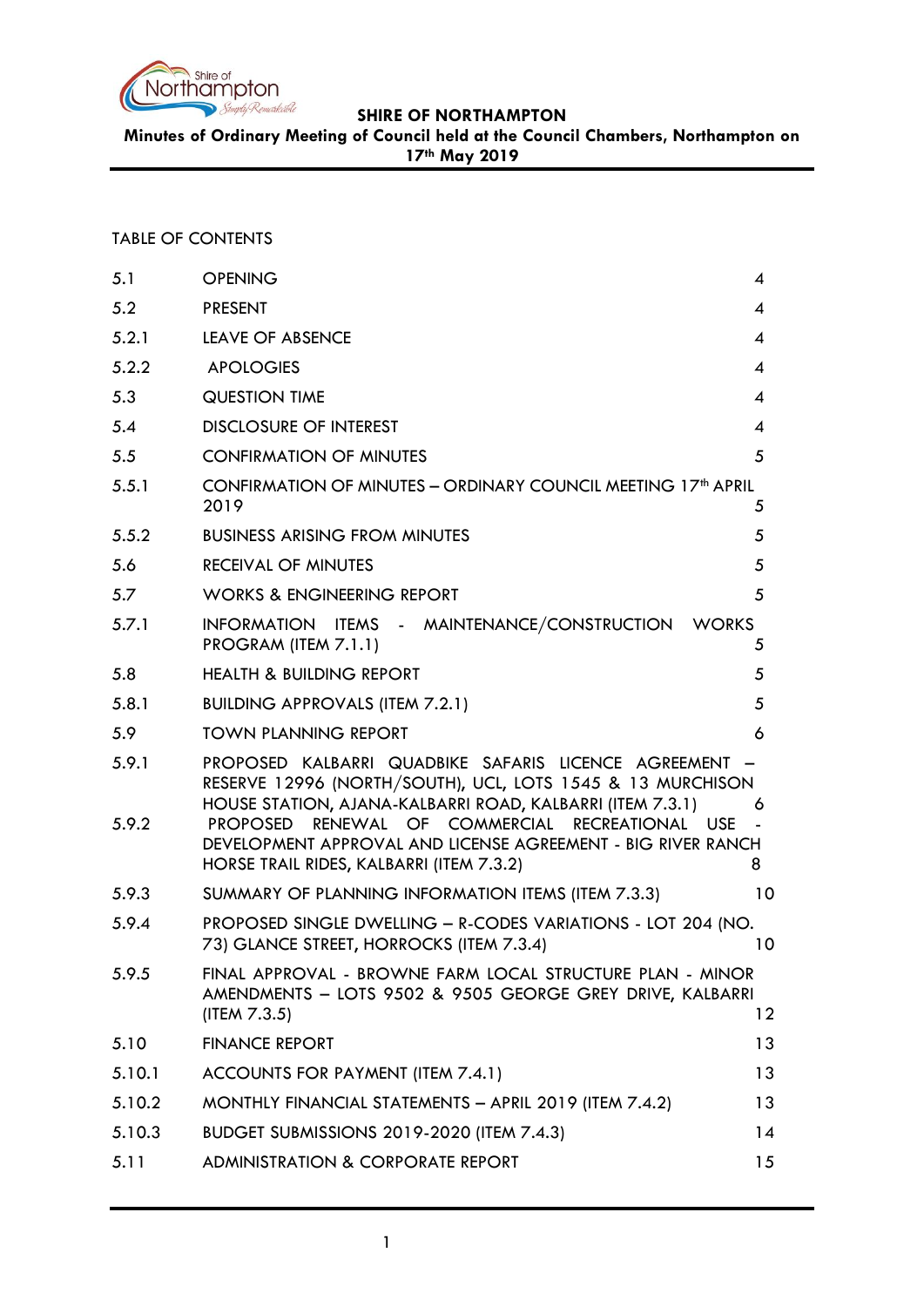

÷.

|         |                     | Minutes of Ordinary Meeting of Council held at the Council Chambers, Northampton on<br>17th May 2019      |    |
|---------|---------------------|-----------------------------------------------------------------------------------------------------------|----|
| 5.11.1  |                     | SALARIES & ALLOWANCES TRIBUNAL REVIEW DECISION (ITEM 7.5.2)                                               | 15 |
| 5.11.2  |                     | KALBARRI COMMUNITY CAMP - DISABLED ABLUTIONS (ITEM 7.5.3)                                                 | 15 |
| 5.11.3  |                     | REQUEST FOR FUNDING - WIND & WATER PROJECT (ITEM 7.5.4)                                                   | 16 |
| 5.11.4  |                     | BATAVIA FILM (ITEM 7.5.5)                                                                                 | 16 |
| 5.11.5  |                     | PROPOSED "UNCLASSIFIED NATURE RESERVES" (ITEM 7.5.6)                                                      | 16 |
| 5.11.6  |                     | CAMEL RIDES - CANOE & CRAY CARNIVAL (ITEM 7.5.7)                                                          | 17 |
| 5.11.7  |                     | KALBARRI PAW PROPOSED SHELTER DESIGN (ITEM 7.5.8)                                                         | 17 |
| 5.11.8  |                     | REVISED DRUG AND ALCOHOL POLICY (ITEM 7.5.9)                                                              | 17 |
| 5.11.9  |                     | DR INDRE ASMUSSEN - HUTT LAGOON BIRD SURVEY (ITEM 7.5.10)                                                 | 23 |
| 5.11.10 |                     | LOCAL GOVERNMENT WEEK CONFERENCE 2019 (ITEM 7.5.11)                                                       | 23 |
| 5.11.11 |                     | BATTERY REPLACEMENT - LUCKY & HALFWAY BAY CARETAKER<br>RESIDENCE (ITEM 7.5.12)                            | 24 |
| 5.12    |                     | <b>CORPORATE BUSINESS PLAN</b>                                                                            | 24 |
| 5.12.1  |                     | CP1 CORPORATE BUSINESS PLAN REVIEW 2019 - BUILDINGS                                                       | 24 |
|         | CP1.1               | CAPITAL UPGRADE/NEW WORKS PROGRAM                                                                         | 24 |
|         | CP1.2               | CAPITAL UPGRADE BUILDINGS RENEWAL                                                                         | 24 |
| 5.12.2  |                     | <b>CP2 CAPITAL - RECREATION</b>                                                                           | 25 |
|         | CP2.1               | <b>MALLARD PARK UPGRADE</b>                                                                               | 25 |
|         | CP <sub>2.2</sub>   | HORROCKS FORESHORE PLAYGROUND SHELTER                                                                     | 25 |
|         | CP2.3               | <b>OUTDOOR GYM</b>                                                                                        | 25 |
|         | CP2.4               | ADDITIONAL LIGHTS - NORTHAMPTON OVAL                                                                      | 25 |
|         | CP2.5               | KALBARRI FORESHORE REDEVELOPMENT                                                                          | 26 |
| 5.12.3  |                     | CP3 ROAD PROJECTS & CARPARKS                                                                              | 26 |
|         | <b>ASSOCIATION</b>  | CP3.1.1 BINNU PRIMARY SCHOOL & BINNU/BALLA PROGRESS                                                       | 26 |
|         |                     | CP3.1.2 MURCHISON HOUSE STATION ROAD                                                                      | 26 |
|         |                     | CP3.1.3 PARKER & WUNDI ROADS                                                                              | 27 |
|         |                     | CP3.1.4 UPGRADE GRAVEL ROADS TO ALL "C" ROAD TRAINS                                                       | 27 |
|         |                     | CP3.1.5 UPGRADE OF ISSACHAR BACK ROAD                                                                     | 27 |
|         | <b>BITUMEN SEAL</b> | CP3.1.6 UPGRADE OF BURGESS STREET, NORTHAMPTON TO A                                                       | 27 |
|         |                     | CP3.2.1 - CP3.2.3 HARVEY AND HORRY ROADS, ROADS TO RECOVERY<br>PROGRAMME, AND REGIONAL ROAD GROUP FUNDING | 28 |
|         |                     | CP3.2.4 SURVEY LITTLE BAY ROAD                                                                            | 28 |
|         |                     | CP3.2.5 GREY STREET KALBARRI - CONSTRUCT PARALLEL PARKING                                                 | 29 |
|         |                     | CP3.2.6 GREY STREET KALBARRI RESEAL                                                                       | 29 |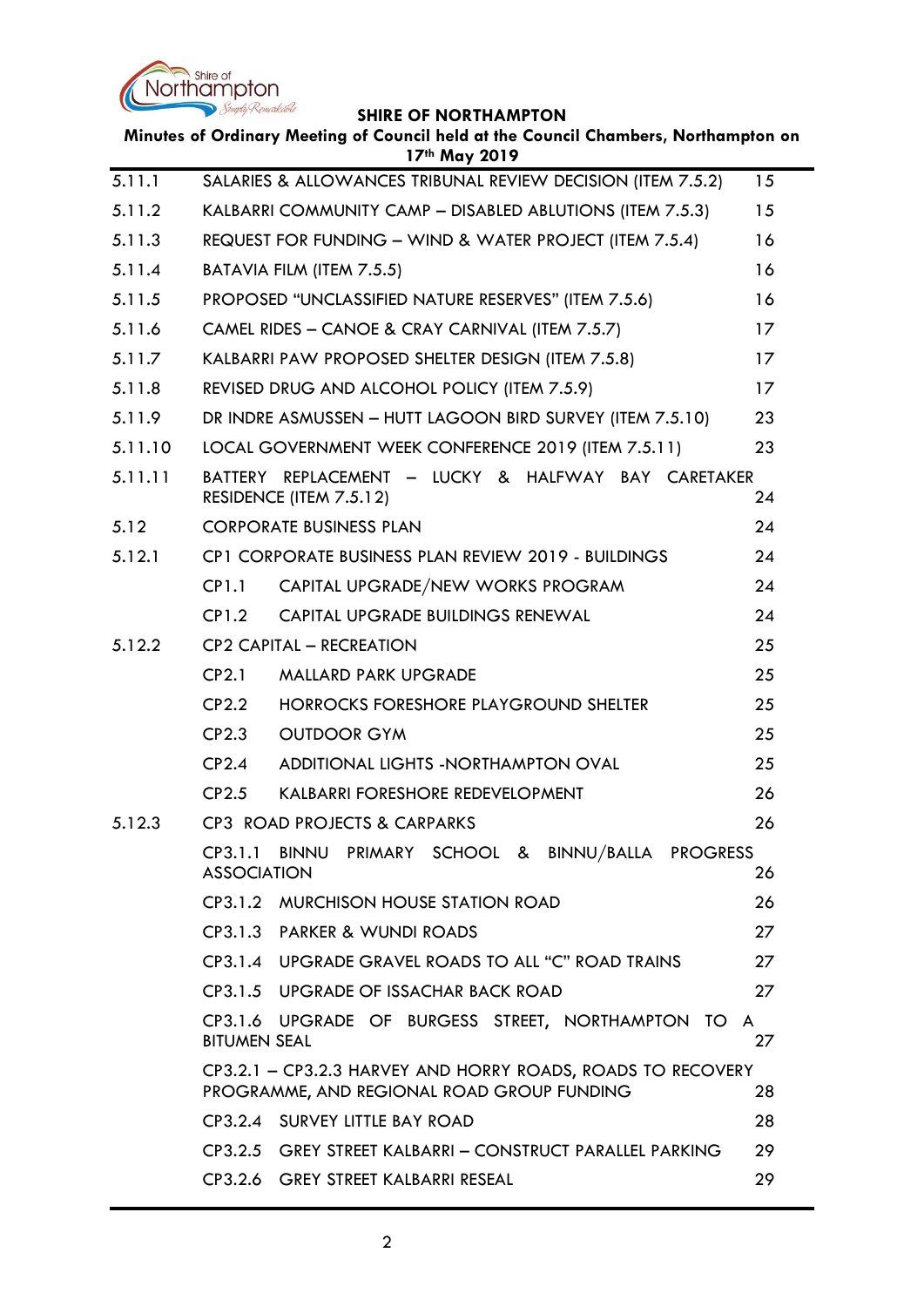

| Minutes of Ordinary Meeting of Council held at the Council Chambers, Northampton on<br>17th May 2019 |                                                                                                  |    |  |
|------------------------------------------------------------------------------------------------------|--------------------------------------------------------------------------------------------------|----|--|
|                                                                                                      | PORTER STREET SKATE PARK CAR PARK AND ENTRANCE<br>CP3.3.1                                        | 29 |  |
|                                                                                                      | CAR PARK DEVELOPMENT - CURRENT PROGRAMME<br>CP3.4.1                                              | 29 |  |
|                                                                                                      | CP3.4.2 KALBARRI CBD CAR PARK RE-SEAL                                                            | 29 |  |
| 5.12.4                                                                                               | CP4 FOOTPATH PROGRAMME                                                                           | 30 |  |
|                                                                                                      | RICK CLARKE - LOCATION OF PROPOSED PATHWAY IN<br>CP4.1.1<br><b>GANTHEAUME CRESCENT, KALBARRI</b> | 30 |  |
|                                                                                                      | CP4.1.2 PORT GREGORY - NEW PATH                                                                  | 30 |  |
|                                                                                                      | CP4.2.1 CURRENT PLAN STATUS                                                                      | 30 |  |
| 5.12.5                                                                                               | CP5 PLANT REPLACEMENT PROGRAM                                                                    | 30 |  |
|                                                                                                      | CP5.1.1 CHANGES TO CURRENT PLAN - EHO/BUILDING SURVEYOR<br><b>VEHICLE</b>                        | 30 |  |
|                                                                                                      | CP5.1.2 CHANGES TO CURRENT PLAN - CEO VEHICLE                                                    | 31 |  |
|                                                                                                      | CP5.1.3 CHANGES TO CURRENT PLAN - OTHER WORKS PLANT<br><b>CHANGES</b>                            | 31 |  |
| 5.12.6                                                                                               | <b>CP6 OTHER COMMUNITY SERVICES</b>                                                              | 32 |  |
|                                                                                                      | CP6.1.1 NORTHAMPTON CEMETERY BOUNDARY FENCE                                                      | 32 |  |
| 5.12.7                                                                                               | CP7 CORPORATE BUSINESS PLAN REVIEW 2019 - WORK FORCE PLAN 33                                     |    |  |
| 5.12.8                                                                                               | LONG TERM FINANCIAL PLAN REVIEW 2019                                                             | 33 |  |
| 5.13                                                                                                 | DEPUTY PRESIDENT'S REPORT                                                                        | 33 |  |
| 5.14                                                                                                 | <b>COUNCILLORS' REPORTS</b>                                                                      | 33 |  |
| 5.14.1                                                                                               | <b>CR SMITH</b>                                                                                  | 33 |  |
| 5.14.2                                                                                               | <b>CR PIKE</b>                                                                                   | 33 |  |
| 5.15                                                                                                 | NEW ITEMS OF BUSINESS                                                                            | 33 |  |
| 5.16                                                                                                 | <b>NEXT MEETING OF COUNCIL</b>                                                                   | 33 |  |
| 5.17                                                                                                 | <b>CLOSURE</b>                                                                                   | 34 |  |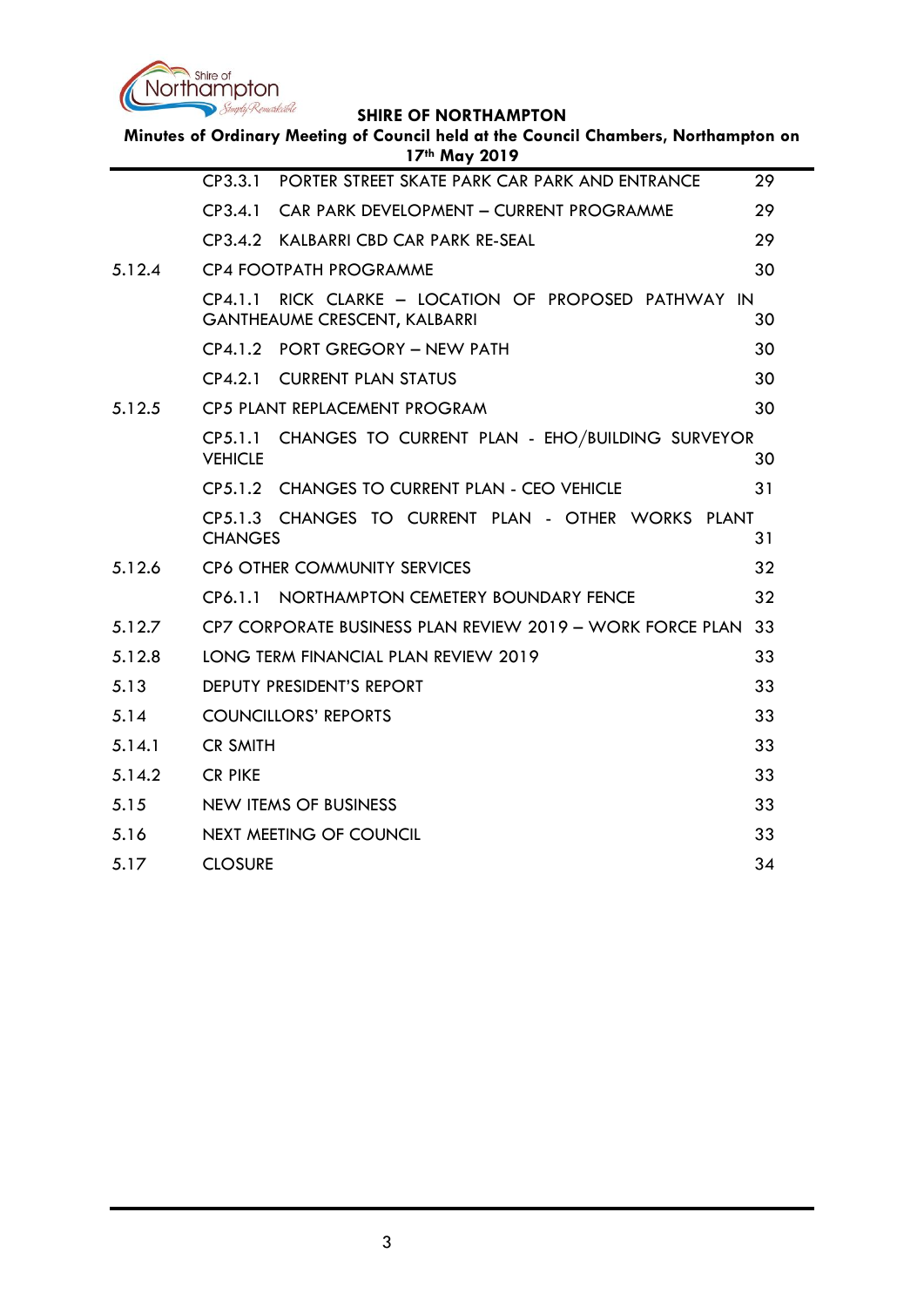

**Minutes of Ordinary Meeting of Council held at the Council Chambers, Northampton on 17th May 2019**

## <span id="page-3-0"></span>**5.1 OPENING**

The Deputy President thanked all Councillors and staff present for their attendance and declared the meeting open at 1.00pm.

## <span id="page-3-1"></span>**5.2 PRESENT**

| Cr S Krakouer<br>Cr T Carson<br>Cr R Suckling<br>Cr T Hay<br>Cr D Pike<br>Cr S Smith | Deputy President                     | Kalbarri Ward<br>Northampton Ward<br>Northampton Ward<br>Northampton Ward<br>Kalbarri Ward<br>Kalbarri Ward |
|--------------------------------------------------------------------------------------|--------------------------------------|-------------------------------------------------------------------------------------------------------------|
| Cr P Stewart                                                                         |                                      | Kalbarri Ward                                                                                               |
| Mr Garry Keeffe                                                                      | Chief Executive Officer              |                                                                                                             |
| <b>Mr Grant Middleton</b>                                                            | Deputy Chief Executive Officer       |                                                                                                             |
| Mr Neil Broadhurst                                                                   | Manager of Works (entered at 2.42pm) |                                                                                                             |
| <b>Mrs Deb Carson</b>                                                                | <b>Planning Officer</b>              |                                                                                                             |

<span id="page-3-2"></span>5.2.1 LEAVE OF ABSENCE

Nil

## <span id="page-3-3"></span>5.2.2 APOLOGIES

Cr Simkin and Cr Stock-Standen

#### <span id="page-3-4"></span>**5.3 QUESTION TIME**

Nil.

#### <span id="page-3-5"></span>**5.4 DISCLOSURE OF INTEREST**

Nil.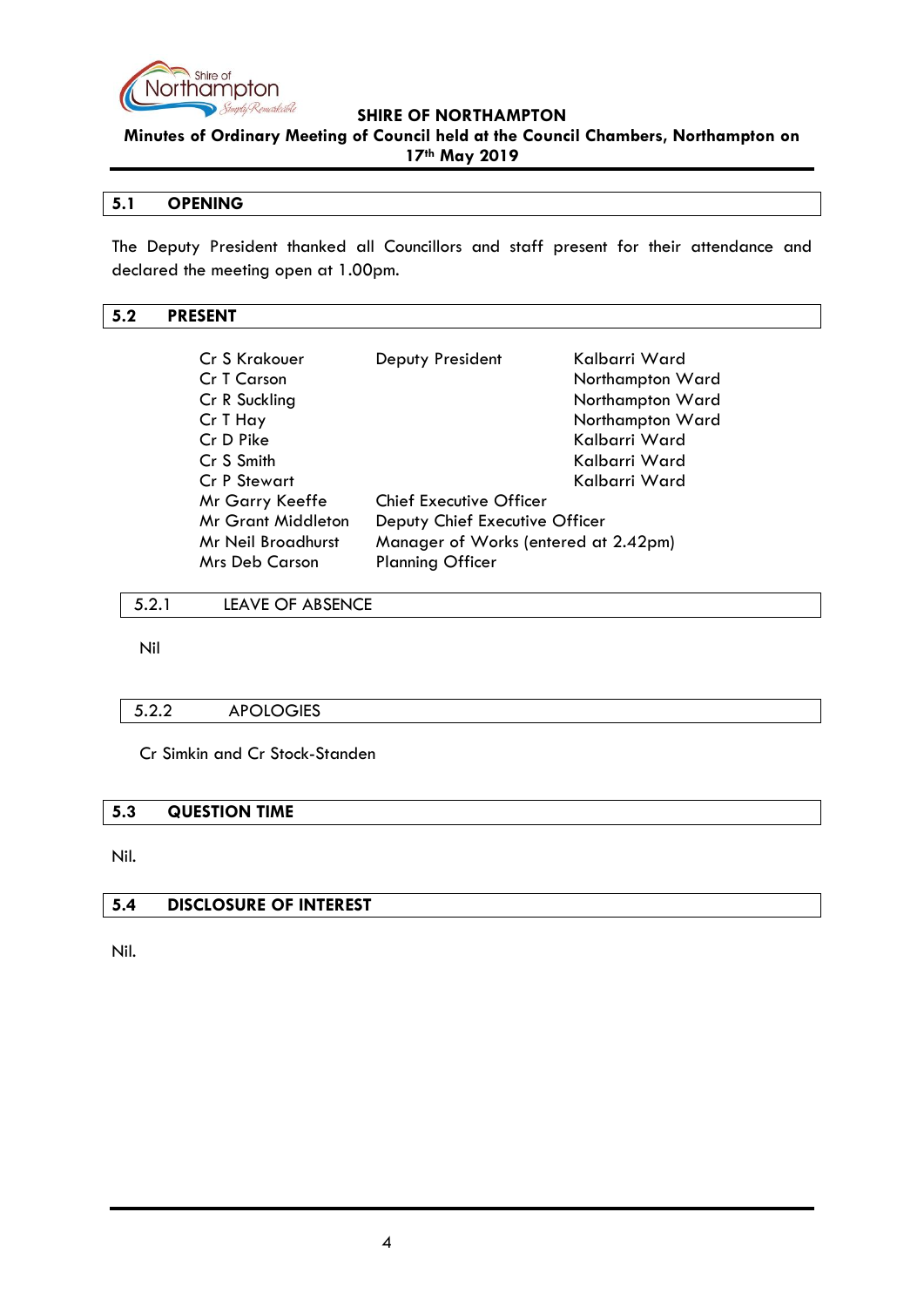

**Minutes of Ordinary Meeting of Council held at the Council Chambers, Northampton on 17th May 2019**

### <span id="page-4-1"></span><span id="page-4-0"></span>**5.5 CONFIRMATION OF MINUTES**

5.5.1 CONFIRMATION OF MINUTES - ORDINARY COUNCIL MEETING 17<sup>th</sup> APRIL 2019

Moved Cr STEWART, seconded Cr PIKE

That the minutes of the Ordinary Meeting of Council held on the 17<sup>th</sup> April 2019 be confirmed as a true and correct record, subject to the following amendment:

• Minute 4.11 – change "ofr" to "for"

CARRIED 7/0

### <span id="page-4-2"></span>5.5.2 BUSINESS ARISING FROM MINUTES

Nil.

#### <span id="page-4-3"></span>**5.6 RECEIVAL OF MINUTES**

Nil.

#### <span id="page-4-5"></span><span id="page-4-4"></span>**5.7 WORKS & ENGINEERING REPORT**

5.7.1 INFORMATION ITEMS - MAINTENANCE/CONSTRUCTION WORKS PROGRAM (ITEM 7.1.1)

Noted

## <span id="page-4-6"></span>**5.8 HEALTH & BUILDING REPORT**

<span id="page-4-7"></span>5.8.1 BUILDING APPROVALS (ITEM 7.2.1)

Noted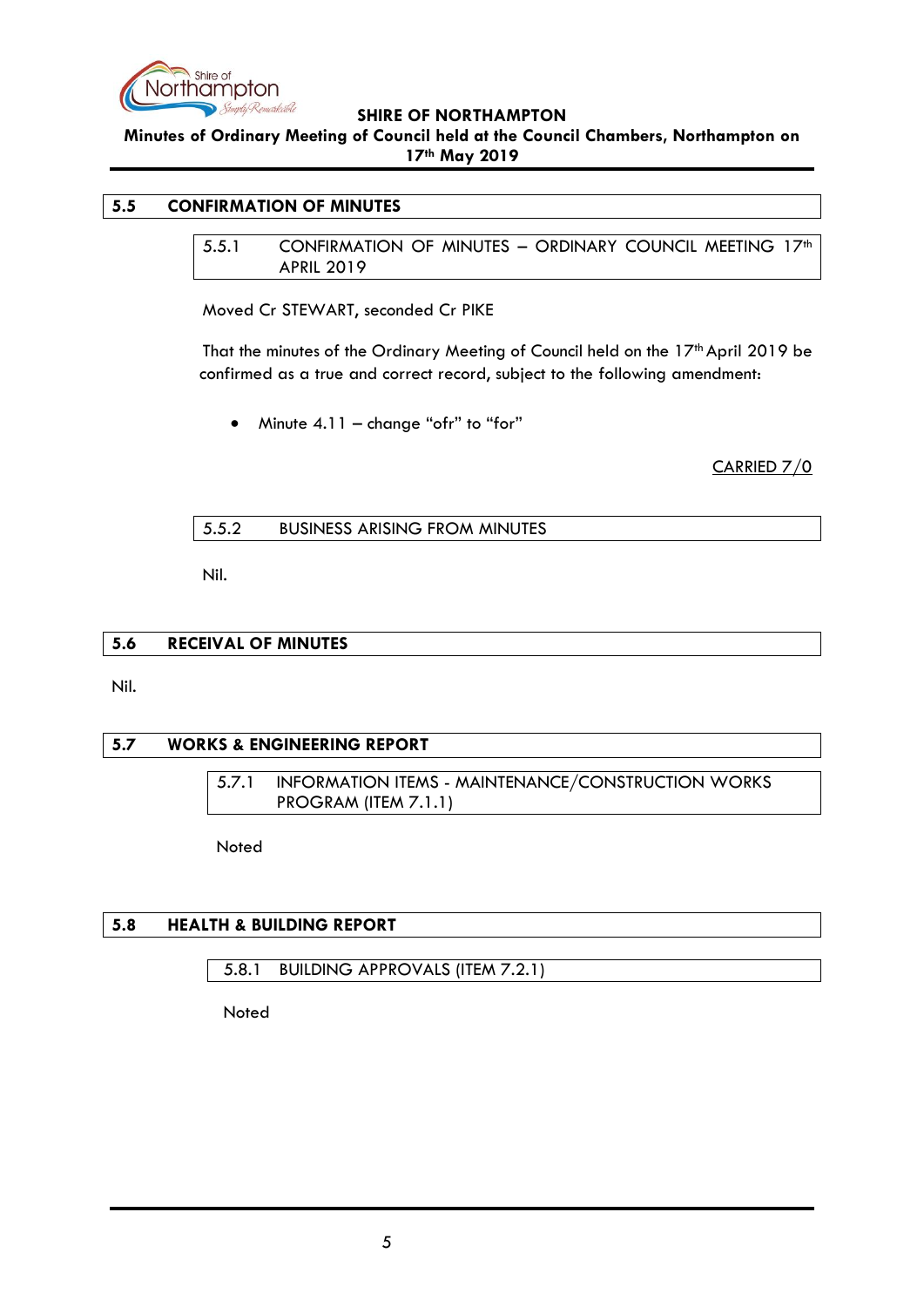

**Minutes of Ordinary Meeting of Council held at the Council Chambers, Northampton on 17th May 2019**

## <span id="page-5-1"></span><span id="page-5-0"></span>**5.9 TOWN PLANNING REPORT**

### 5.9.1 PROPOSED KALBARRI QUADBIKE SAFARIS LICENCE AGREEMENT – RESERVE 12996 (NORTH/SOUTH), UCL, LOTS 1545 & 13 MURCHISON HOUSE STATION, AJANA-KALBARRI ROAD, KALBARRI (ITEM 7.3.1)

Moved Cr SUCKLING, seconded Cr HAY

That Council:

- 1. Grant Development Approval for a Commercial Recreational Tourism Activity (Quadbike Tours) over Reserves 12996 (North/South) and Lots 1545 and 13 Ajana-Kalbarri Road, Kalbarri subject to the following conditions:
	- a This Development Approval is an approval for the proposed use for the purposes of the Shire of Northampton's *Local Planning Scheme No. 11 – Kalbarri* and the *Planning and Development Act*  (2005) only and does not constitute an approval of the proposed use by the Shire in its capacity as management body of the reserve within which the use is proposed to be located;
	- b Approval of the Minister of Lands in accordance with the provisions of the Land Administration Act (1997);
	- c A licence agreement being entered into by the applicant and the Shire in accordance with Council's Local Planning Policy – Commercial Recreational Tourism Activity on Crown Reserves; &
	- d This Development Approval shall remain valid whilst the licence agreement referred to in Condition (c) remains current and valid, and on the expiration or in the termination of such licence agreement, this Planning Approval shall cease to be valid.
	- e The Applicant shall conduct the tours using existing pathways, roads and tracks only, and shall not negatively impact, degrade or damage the natural amenity or cultural heritage sites within the approved land locations in any way;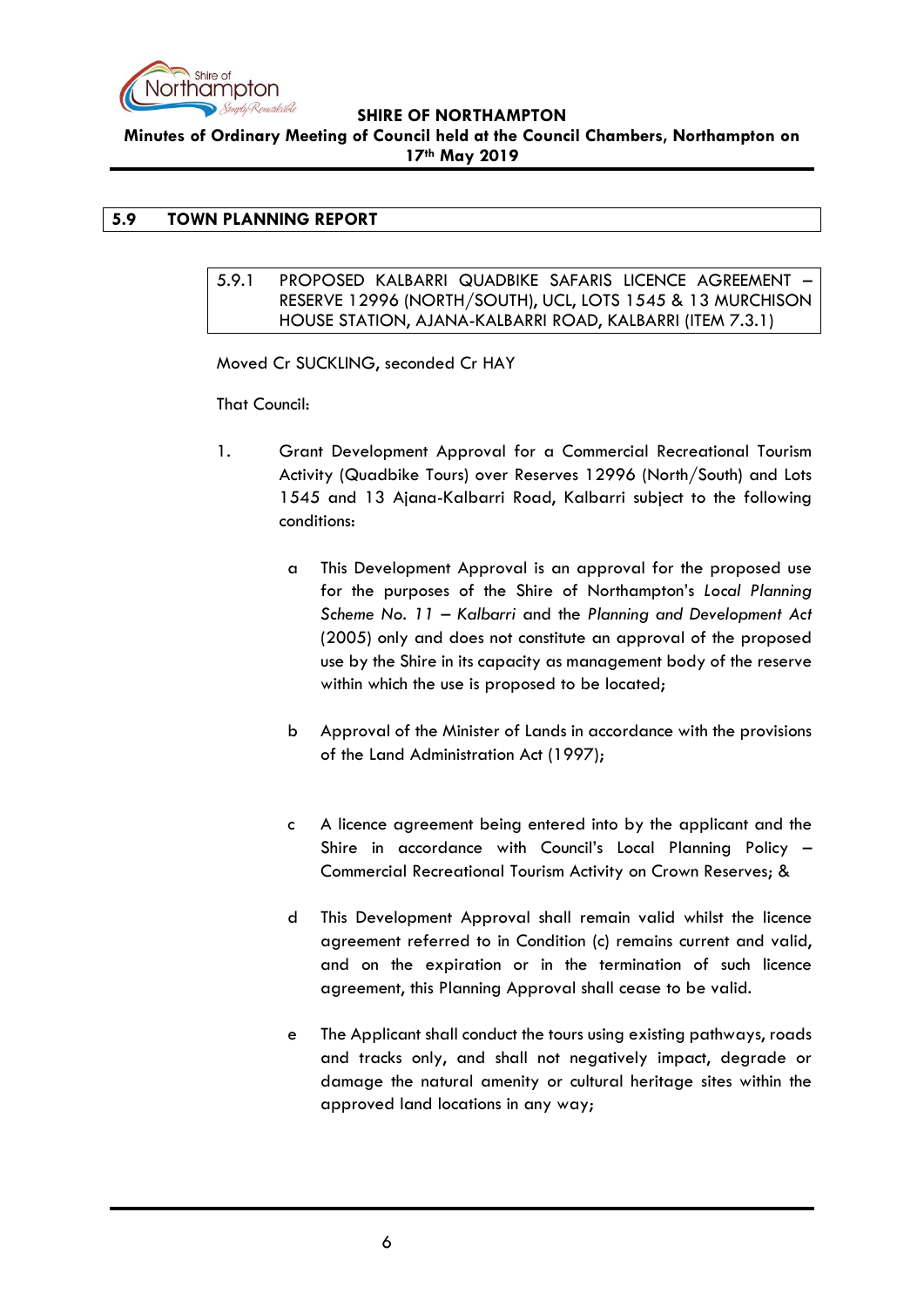

**Minutes of Ordinary Meeting of Council held at the Council Chambers, Northampton on 17th May 2019**

> f The Applicant shall maintain Public Liability Insurance coverage to a minimum of \$20 million, and forward a copy of this certificate to the Shire of Northampton, to comply with the provisions of the Shire of Northampton's Local Planning Policy – Commercial Recreational Tourism Activity

## Advice Notes:

- i. The Applicant is advised that it is not the responsibility of the local government to ensure that all correct approvals are in place and that all conditions contained within said approvals are upheld during the operations of the business;
- ii. The Applicant is advised to be familiar with the State Cultural Heritage Due Diligence guidelines, which are designed to assist proponents to identify and mitigate any risks to Aboriginal Heritage, and available at the state at the state at the state at a state at a state at a state at a state at  $\alpha t$ <http://www.daa.wa.gov.au/globalassets/pdf-files/ddg>
- iii. If an applicant or owner is aggrieved by this determination there is a right of review by the State Administrative Tribunal in accordance with the Planning and Development Act 2005 Part 14. An application must be made within 28 days of determination
- 2. Authorise delegation to the Chief Executive Officer and Planning Officer for preparation and execution of the Licence Agreement with any disputes to be referred back to Council for final determination.
- 3. Grant Development Approval for a Home Business for the storage of quad bikes upon Lot 13 (No. 5618) Ajana-Kalbarri Road subject to the following conditions:
	- a The business activity on the property shall be limited to the establishment of a Home Business (Quadbike Storage) and related duties;
	- b The activity is at all times to comply with the definition of "Home Business" under the Local Planning Scheme No. 11;
	- c The home business shall not occupy an area greater than 50m2;
	- d The home business shall not involve the retail sale or display of goods of any nature;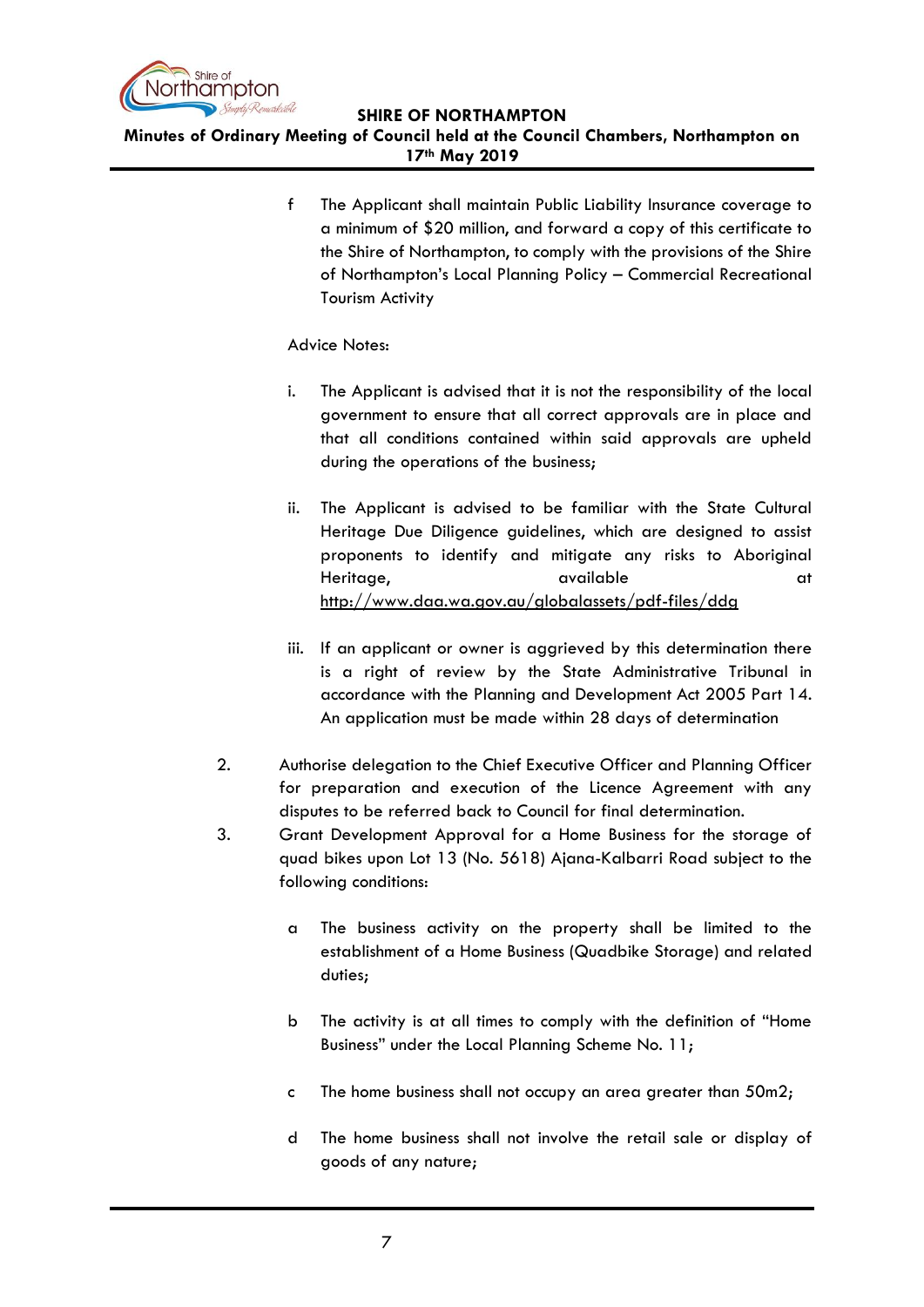

**Minutes of Ordinary Meeting of Council held at the Council Chambers, Northampton on 17th May 2019**

- e This approval is issued only to M Rodger & E Nightingale and is NOT transferable to any other person or to any other land parcel. Should there be a change of the occupier on the land in respect of which this planning approval is issued this approval shall no longer be valid;
- f The use hereby permitted shall not cause injury to or prejudicially affect the amenity of the locality by reason of the emission of smoke, dust, fumes, odour, noise, vibration, waste product or otherwise;
- g Any additions to or change of use of any part of the building or land (not the subject of this approval) requires further application and development approval for that use/addition; and
- h This Development Approval shall remain valid whilst the licence agreement with the Shire of Northampton remains current and valid, and on the expiration or in the termination of such licence agreement, this Development Approval shall cease to be valid.

## Advice Notes:

- i. Where an approval has so lapsed, no development must be carried out without the further approval of the local government having first been sought and obtained.
- ii. If an applicant or owner is aggrieved by this determination there is a right of review by the State Administrative Tribunal in accordance with the Planning and Development Act 2005 Part 14. An application must be made within 28 days of determination.

CARRIED 7/0

<span id="page-7-0"></span>5.9.2 PROPOSED RENEWAL OF COMMERCIAL RECREATIONAL USE DEVELOPMENT APPROVAL AND LICENSE AGREEMENT - BIG RIVER RANCH HORSE TRAIL RIDES, KALBARRI (ITEM 7.3.2)

Moved Cr CARSON, seconded Cr SMITH

That Council:

1. Grant Development Approval for the experiential use (horse trail rides) upon Reserve 12996 (Lots 12678, 1018 and 120), Murchison River Foreshore Kalbarri, with the following conditions: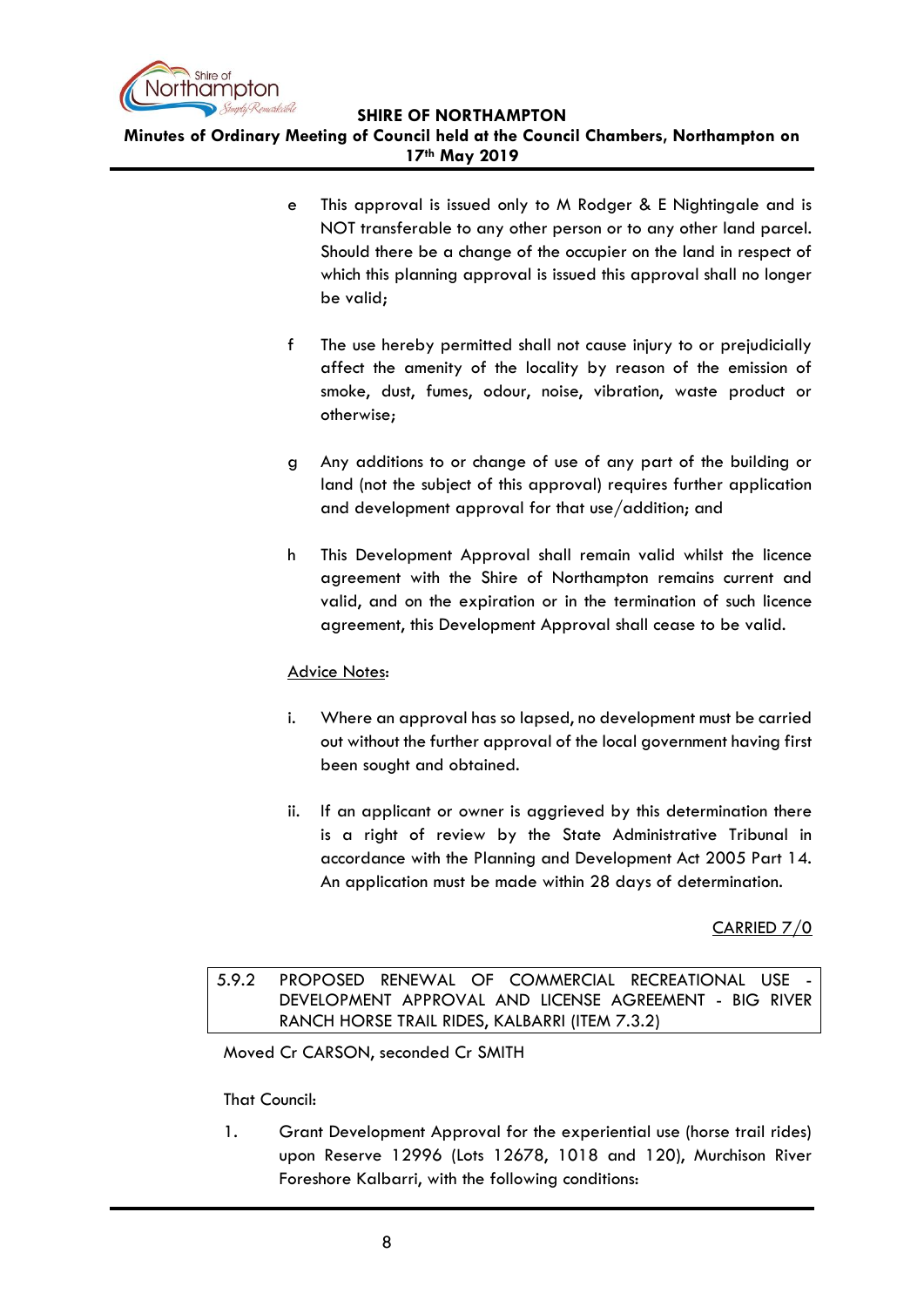

**Minutes of Ordinary Meeting of Council held at the Council Chambers, Northampton on 17th May 2019**

- a. This Development Approval is an approval for the proposed use for the purposes of the Shire of Northampton's *Local Planning Scheme No. 11 – Kalbarri* and the *Planning and Development Act*  (2005) only and does not constitute an approval of the proposed use by the Shire in its capacity as management body of the reserve within which the use is proposed to be located;
- b. Development Approval is subject to:
	- i. In-principle approval of the Shire in its capacity as management body of the reserve within which the proposed use is to be located;
	- ii. Approval of the Minister of Lands in accordance with the provisions of the *Land Administration Act* (1997);
	- iii A Licence Agreement being entered into by the applicant and the Shire in accordance with Council's Policy 9.2 – *Requirements for Licence Agreements to Use Crown Reserves for Commercial, Recreational and Tourism Activities;*
- c. This Development Approval shall remain valid whilst the agreement referred to in Condition b(iii) remains current and valid, and on the expiration or in the termination of such Licence Agreement, this Development Approval shall cease to be valid;
- d. The proposed trail rides that traverse the Murchison River upon Reserve 12996 shall be limited to a maximum of eighteen (18) horses (including staff horses); and
- e. The Applicant shall maintain Public Liability Insurance coverage to a minimum of \$20 million, and forward a copy of this certificate to the Shire of Northampton, to comply with the provisions of the Shire of Northampton's *Local Planning Policy – Commercial Recreational Tourism Activity.*

## Advice Notes:

- Note 1: If the development/use the subject of this approval is not substantially commenced within a period of 2 years, or another period specified in the approval after the date of determination, the approval will lapse and be of no further effect;
- Note 2: Where an approval has so lapsed, no development must be carried out without the further approval of the local government having first been sought and obtained.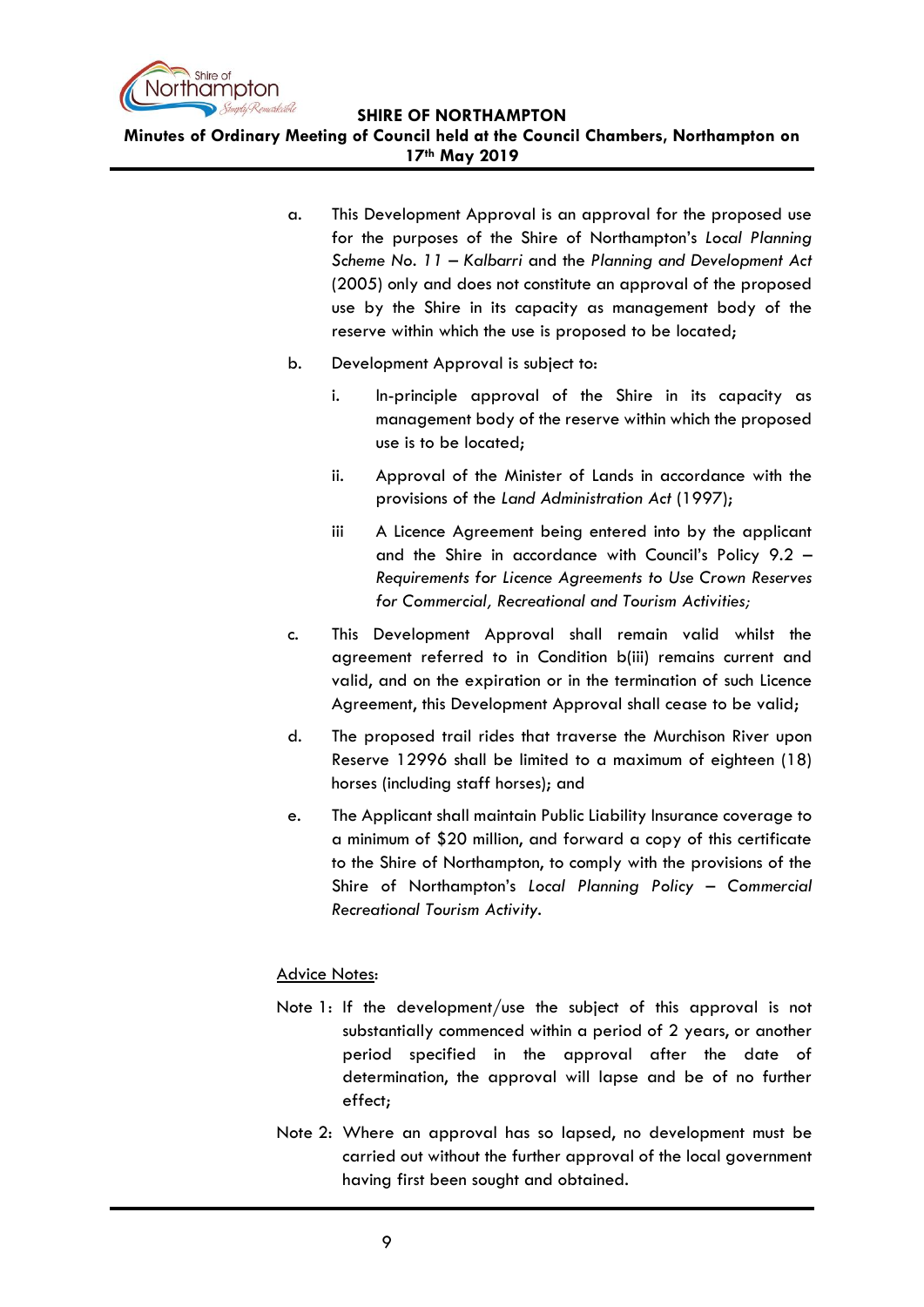

**Minutes of Ordinary Meeting of Council held at the Council Chambers, Northampton on 17th May 2019**

- Note 3: If an applicant or owner is aggrieved by this determination there is a right of review by the State Administrative Tribunal in accordance with the Planning and Development Act 2005 Part 14. An application must be made within 28 days of determination.
- Note 4: The Applicant is advised that it is not the responsibility of the local government to ensure that all correct approvals are in place and that all conditions contained within said approvals are upheld during the operations of the business.
- Note 5: Tour operations will take place on land that is within an environmentally and culturally sensitive area. Activities should be conducted in a manner that minimises any disturbance, including keeping to existing tracks.
- Note 6: The Applicant is advised of their obligation to comply with the Aboriginal Heritage Act and is further advised to be familiar with the *State Cultural Heritage Due Diligence* guidelines, which are designed to assist proponents to identify *and mitigate any risks to* Aboriginal Heritage, available at http://www.daa.wa.gov.au/globalassets/pdf-files/ddg
- 2. Authorise delegation to the Chief Executive Officer and Planning Officer for preparation and execution of the Licence Agreement in Condition 1b(iii) above, with any disputes to be referred back to Council for final determination; and
- 3. Refer the agreement to Department of Planning, Lands and Heritage for Ministerial Consent.

## CARRIED 7/0

## <span id="page-9-0"></span>5.9.3 SUMMARY OF PLANNING INFORMATION ITEMS (ITEM 7.3.3)

Noted.

## <span id="page-9-1"></span>5.9.4 PROPOSED SINGLE DWELLING – R-CODES VARIATIONS - LOT 204 (NO. 73) GLANCE STREET, HORROCKS (ITEM 7.3.4)

Moved Cr SUCKLING, seconded Cr HAY

That Council grant development approval to the proposed Single Dwelling upon Lot 204 (No. 73) Glance Street, Horrocks subject to the following conditions: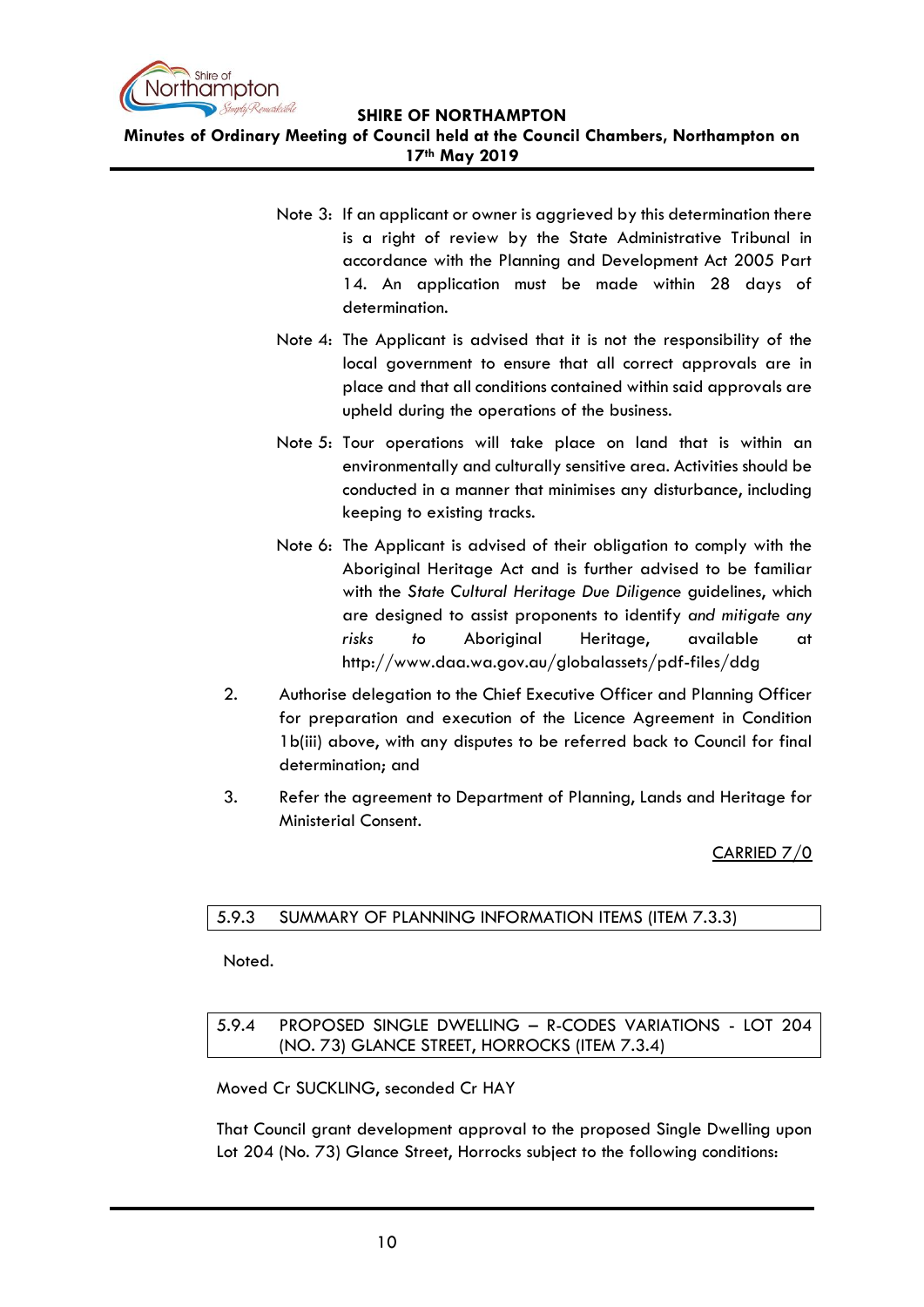

**Minutes of Ordinary Meeting of Council held at the Council Chambers, Northampton on 17th May 2019**

- 1. Development shall be in accordance with the attached approved plan(s) dated 17 May 2019 and subject to any modifications required as a consequence of any condition(s) of this approval. The endorsed plans shall not be modified or altered without the prior written approval of the local government;
- 2. Any additions to or change of use of any part of the building or land (not the subject of this consent/approval) requires further application and development approval for that use/addition;
- 3. A building permit shall be issued by the local government prior to the commencement of any work on site;
- 4. Any soils disturbed or deposited on site shall be stabilised to the approval of the local government;
- 5. The Applicant shall provide a colour schedule for the dwelling prior to construction of the dwelling, which shall be to the approval of the local government. The colours chosen shall be non-reflective and in keeping with the natural coastal environment;
- 6. Bin storage and clothes drying areas shall be provided and appropriately screened such that they are not visible from the view from the street/s, to the approval of the local government;
- 7. Installation of crossing places and verge gradients shall be to the standards and specification of the local government;
- 8. The external face of all retaining and parapet walls shall have a smooth surface finish with tooled joints, to the approval of the local government; and
- 9. The roof of the dwelling shall be constructed using coated metal sheeting (Colorbond) and the use of Zincalume is not permitted.

## Advice Notes:

Note 1: If the development/use the subject of this approval is not substantially commenced within a period of 2 years, or another period specified in the approval after the date of determination, the approval will lapse and be of no further effect.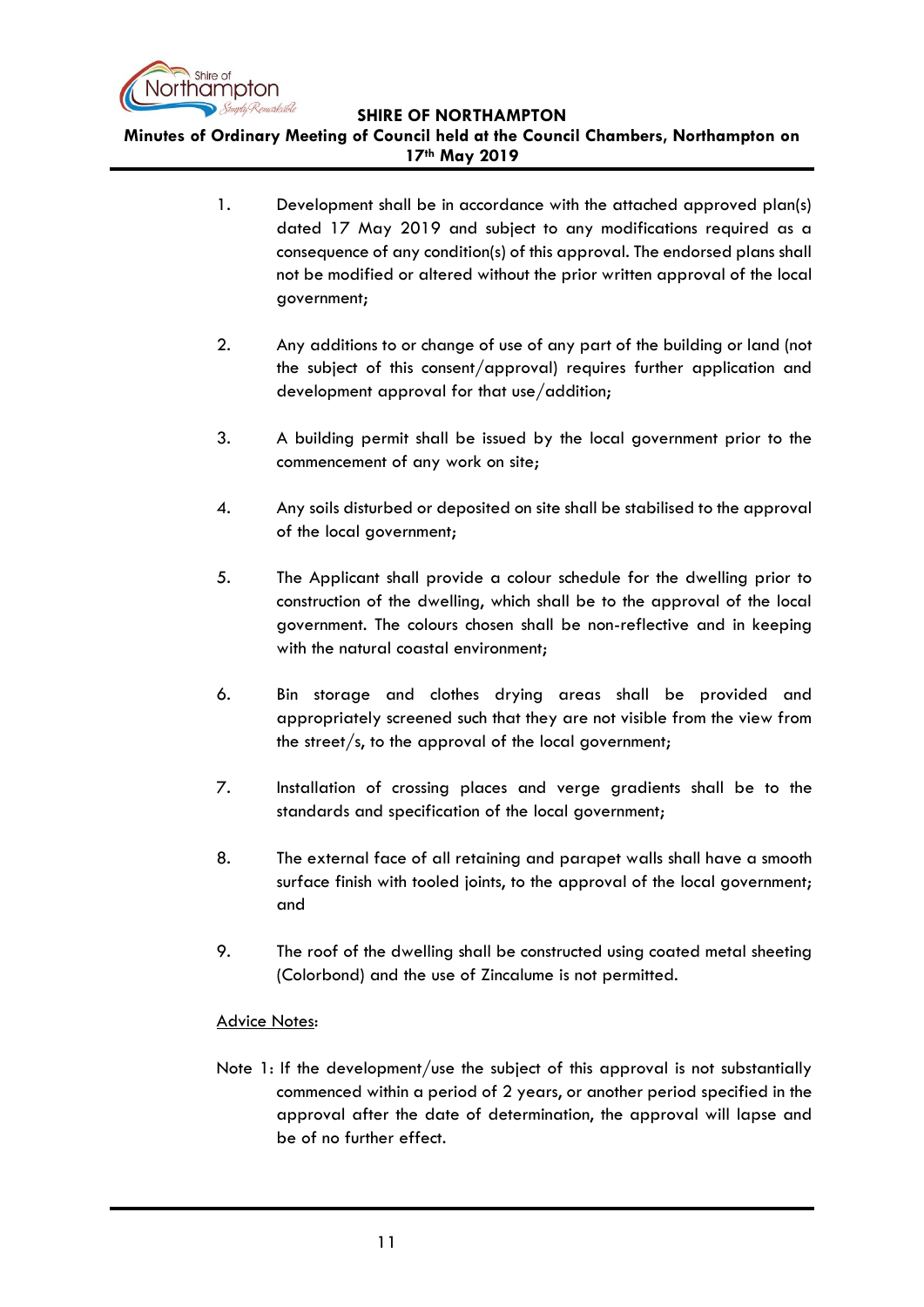

**Minutes of Ordinary Meeting of Council held at the Council Chambers, Northampton on 17th May 2019**

- Note 2. Where an approval has so lapsed, no development must be carried out without the further approval of the local government having first been sought and obtained.
- Note 3. If an applicant or owner is aggrieved by this determination there is a right of review by the State Administrative Tribunal in accordance with the Planning and Development Act 2005 Part 14. An application must be made within 28 days of determination.

CARRIED 7/0

<span id="page-11-0"></span>5.9.5 FINAL APPROVAL - BROWNE FARM LOCAL STRUCTURE PLAN - MINOR AMENDMENTS – LOTS 9502 & 9505 GEORGE GREY DRIVE, KALBARRI (ITEM 7.3.5)

Moved Cr KRAKOUER, seconded Cr CARSON

That Council pursuant to section 75 of the Planning and Development Act 2005 and Regulation 20. (2)(e) of the *Planning and Development (Local Planning Schemes) Regulations* 2015, resolves to:

- 1. Recommend that the Western Australian Planning Commission APPROVE the amended Browne Farm Local Structure Plan subject to the following modifications:
	- a) The LSP Report being suitably modified to address the requirements for the local structure plan to address SPP 3.7- Planning in Bushfire Prone Areas before subdivision of the northern Residential 'R10' area can occur, noting that this is likely to include significant modifications to the a redesign of the subdivision layout and preparation of an updated Bushfire Management Plan,
	- b) Fencing of the southern boundary of the local structure plan area, adjacent to the Kalbarri National Park being fenced when subdivision of the 'future rural residential' land occurs.
	- c) The Plan for Protection Red Bluff Public Open Space will be prepared and provided to the Department of Biodiversity, Conservation and Attractions for review prior to approval of subdivision which:
		- i) considers issues including access control, passive recreation and the protection of native vegetation; and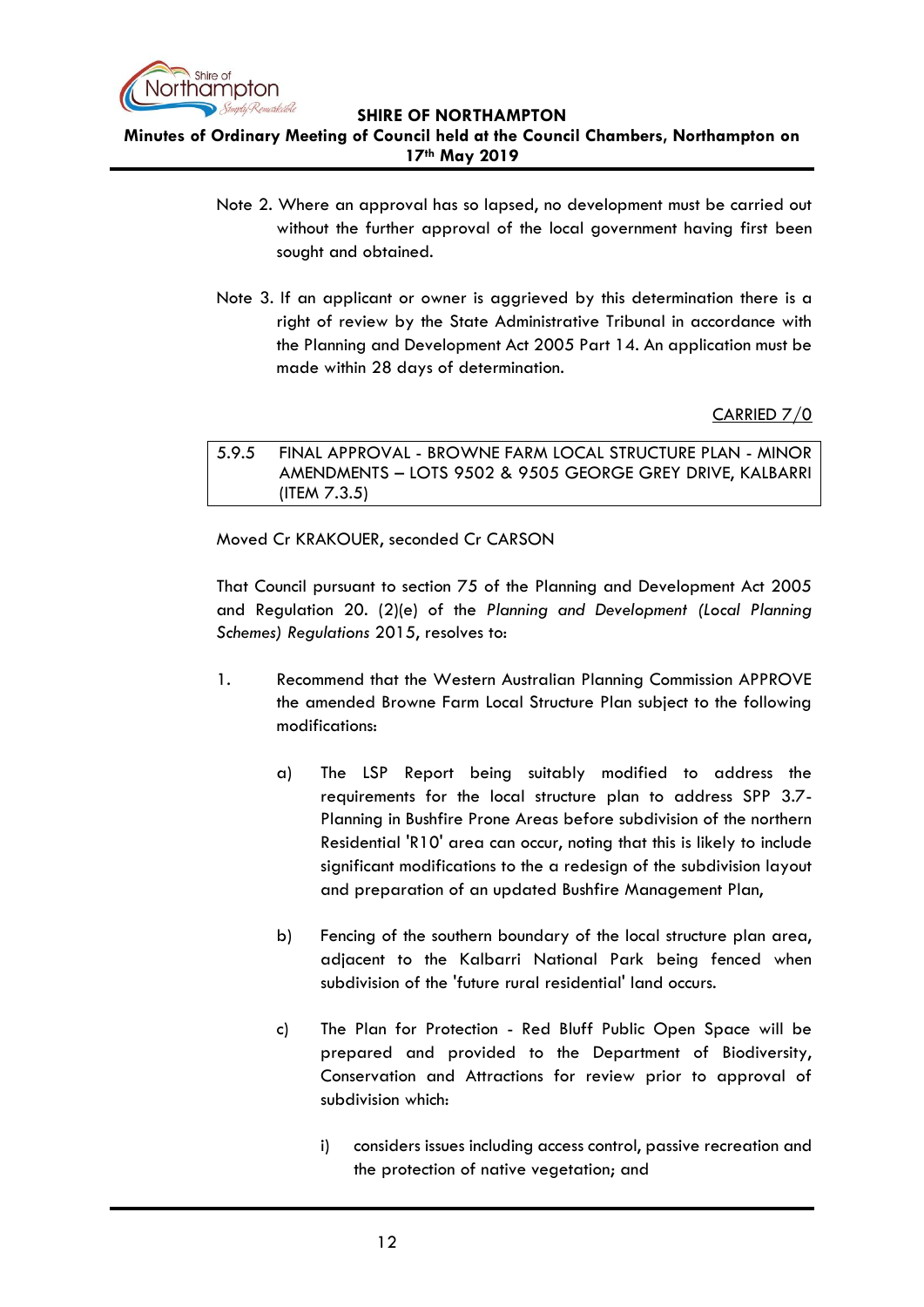

**Minutes of Ordinary Meeting of Council held at the Council Chambers, Northampton on 17th May 2019**

- ii) is prepared on the basis that habitat for the Declared Rare Flora species Leschenaultia chlorantha is present within the Public Open Space area.
- 2. Forward structure plan documentation and submissions to the Western Australian Planning Commission with a request that the Commission grant approval to the structure plan (with modifications); and
- 3. Advise the applicant/owner and those who lodged a submission of the Council decision accordingly.

CARRIED 7/0

## <span id="page-12-1"></span><span id="page-12-0"></span>**5.10 FINANCE REPORT**

## 5.10.1 ACCOUNTS FOR PAYMENT (ITEM 7.4.1)

Moved Cr SUCKLING, seconded Cr STEWART

That Municipal Fund Cheques 21654 to 21670 inclusive totalling \$109,791.54, Municipal EFT payments numbered EFT19223 to EFT19302 inclusive totalling \$212,265.86, Trust Fund Cheques 2420 to 2430, totalling \$4,643.31, Direct Debit payments numbered GJ1005 to GJ1015 inclusive totalling \$220,291.61 be passed for payment and the items therein be declared authorised expenditure.

## CARRIED BY AN ABSOLUTE MAJORITY 7/0

## <span id="page-12-2"></span>5.10.2 MONTHLY FINANCIAL STATEMENTS – APRIL 2019 (ITEM 7.4.2)

Moved Cr CARSON, seconded Cr SMITH

That Council adopts the Monthly Financial Report for the period ending 30 April 2019.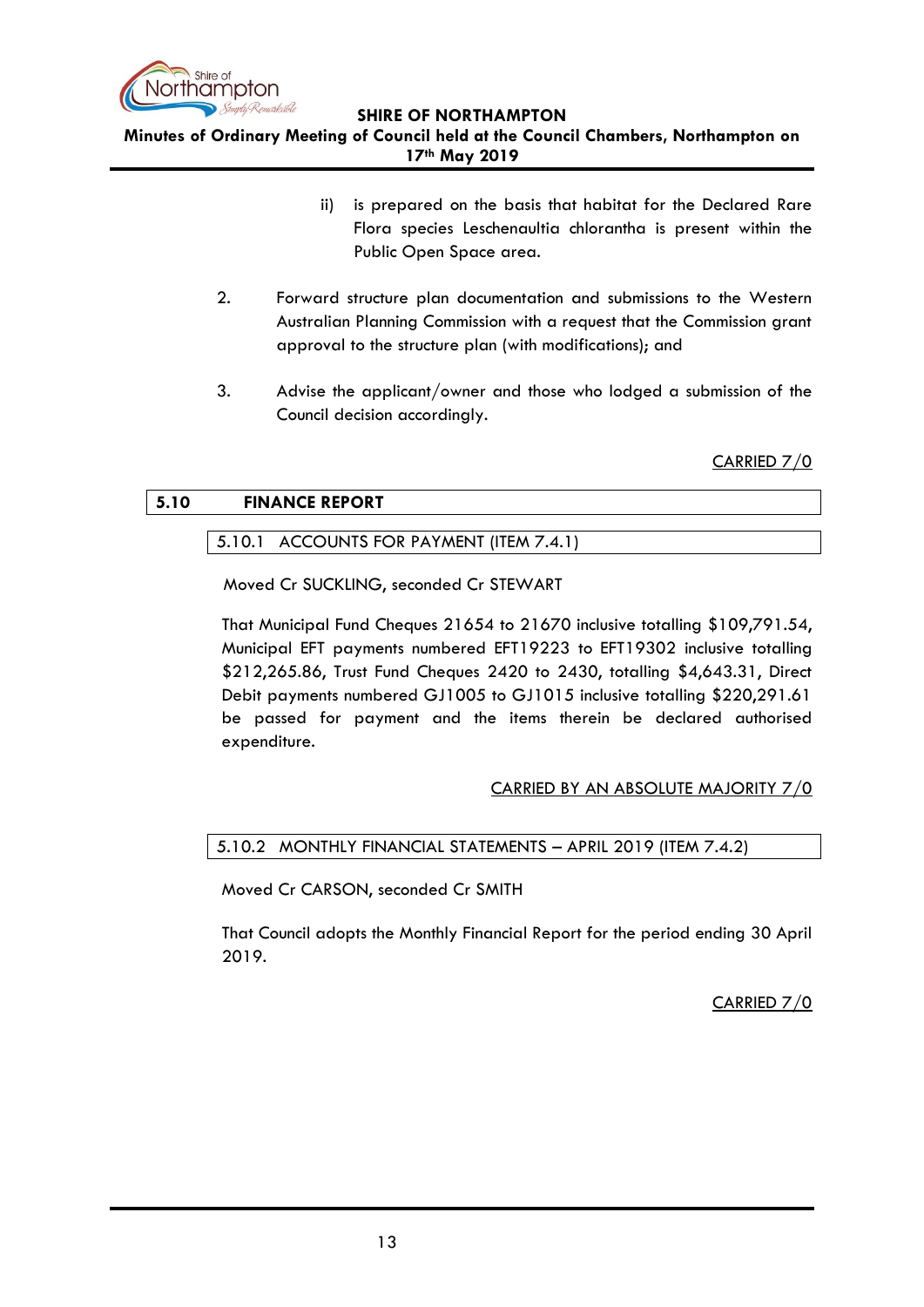

## <span id="page-13-0"></span>**Minutes of Ordinary Meeting of Council held at the Council Chambers, Northampton on 17th May 2019**

5.10.3 BUDGET SUBMISSIONS 2019-2020 (ITEM 7.4.3)

Moved Cr SUCKLING, seconded Cr CARSON

That Council:

- 1. Lists for consideration the following projects within the Draft 2019/20 Budget:
	- Northampton Visitor Centre \$25,000 being for their annual operating grant
	- Kalbarri Visitor Centre \$50,000 being for their annual operational subsidy.
	- Kalbarri Visitor Centre (Specified Area Rate) \$30,000 being for promotion of Kalbarri.
	- Northampton Creative Obsessions \$2,300 being for the purchase of signage, banners and walk trail maps.
	- Kalbarri Childcare \$5,000 being for building renovations to ensure compliance with relevant childcare legislation.
	- Botanic Line \$4,000 being for a water tank, reticulation and fittings.
	- Northampton Men's Shed Inc \$20,000 to assist with the construction of a shed at the Mary Street Railway precinct.
- 2. Defers a decision for listing the St Mary's Parish request for a financial contribution of \$8,000 to \$10,000 for the restoration of the stone wall along Hampton road within the Draft 2019/20 Budget and request the Parish to provide justification of the costs established and upon receipt of that advise the matter be re-presented to Council for further consideration.
- 3. That the following projects be deferred to 2020/21 Draft Budget for further consideration:
	- Northampton VFRS \$3,700 being for tiling of the kitchen floor in the Northampton Volunteer Fire and Rescue Kitchen.
	- Northampton Volunteer Organisation \$3,500 to hold a Grant workshop
- 4. Does not list for consideration the following projects within the Draft 2019/20 Budget: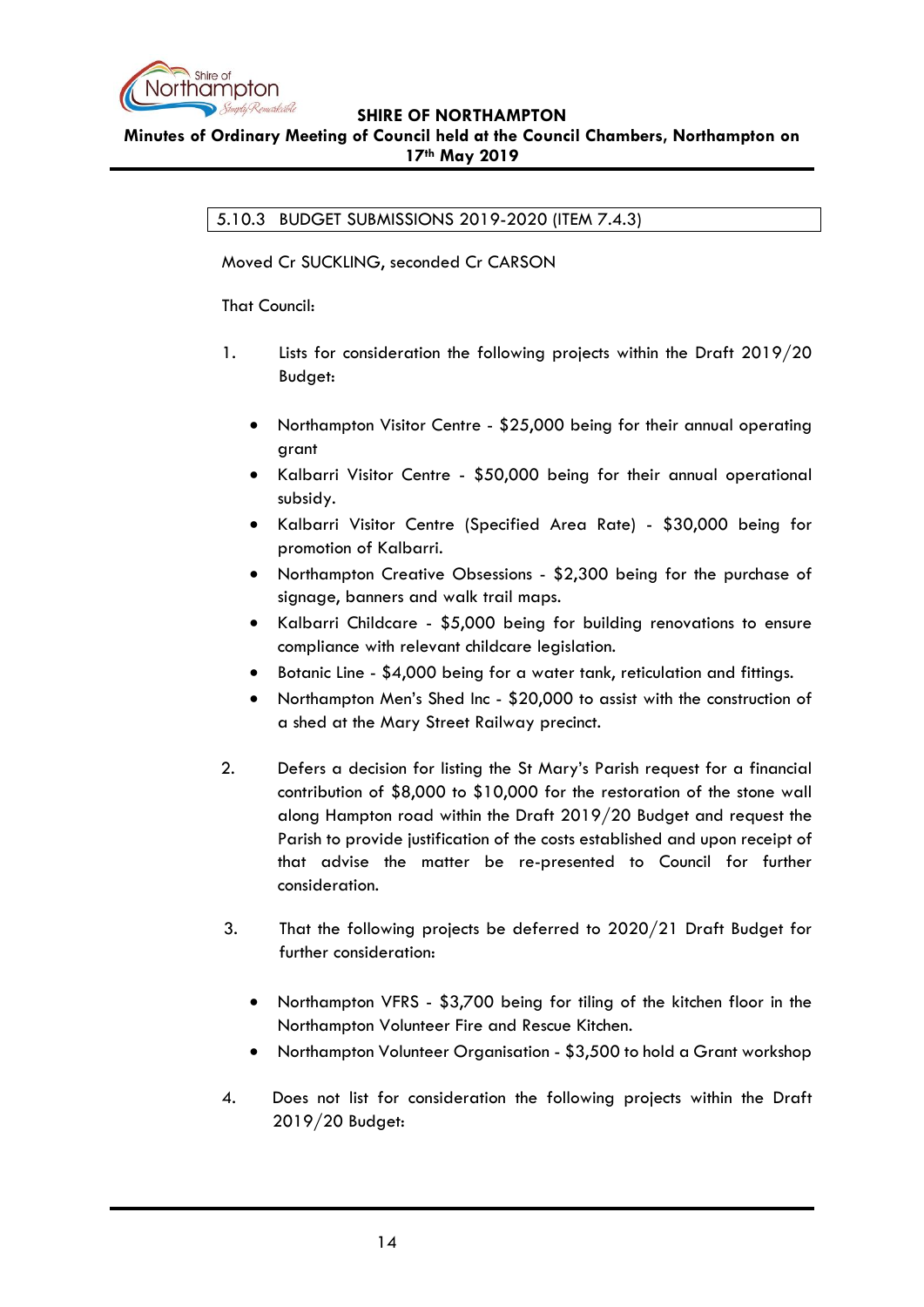

**Minutes of Ordinary Meeting of Council held at the Council Chambers, Northampton on 17th May 2019**

- Northampton Lions Club \$30,000 being for the purchase of a mobile food van.
- Northampton Motors and Machinery Restoration Group \$3,000 being for the purchase of an AW7 Tractor for display purposes.
- Northampton Environmental Group \$7,000 to fund a land manager service.

CARRIED 7/0

## <span id="page-14-1"></span><span id="page-14-0"></span>**5.11 ADMINISTRATION & CORPORATE REPORT**

### 5.11.1 SALARIES & ALLOWANCES TRIBUNAL REVIEW DECISION (ITEM 7.5.2)

Moved Cr KRAKOUER, seconded Cr STEWART

That Council set the sitting fees and allowances for Councillors as per the following rates:

| <u>Per meeting fee</u>              |          |
|-------------------------------------|----------|
| Council meetings                    | \$250    |
| President                           | \$500    |
| <u>Council committee meetings</u>   |          |
| <b>President and Elected Member</b> | \$100    |
| <b>Community Committee Meeting</b>  | \$50     |
| <b>President Annual Allowance</b>   | \$14,000 |
| Deputy President Annual Allowance   | \$3,500  |

CARRIED 7/0

## <span id="page-14-2"></span>5.11.2 KALBARRI COMMUNITY CAMP – DISABLED ABLUTIONS (ITEM 7.5.3)

Moved Cr SUCKLING, seconded Cr HAY

That Council purchase and install a transportable disabled ablution at the Kalbarri Community Camp at an estimated cost of \$32,000 and this be declared authorised expenditure.

CARRIED BY AN ABSOLUTE MAJORITY 7/0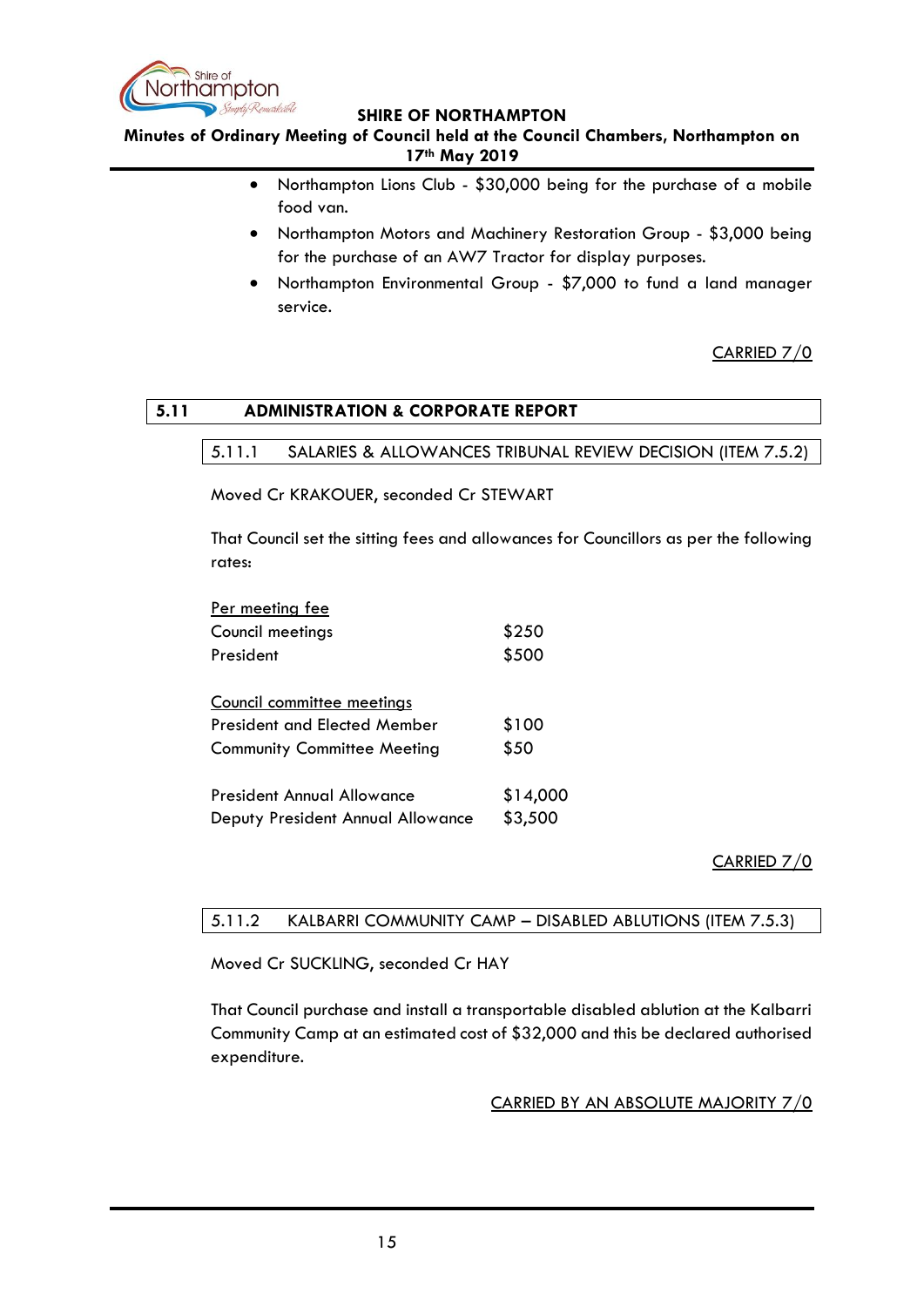

### <span id="page-15-0"></span>**SHIRE OF NORTHAMPTON Minutes of Ordinary Meeting of Council held at the Council Chambers, Northampton on 17th May 2019**

5.11.3 REQUEST FOR FUNDING – WIND & WATER PROJECT (ITEM 7.5.4)

Moved Cr HAY, seconded Cr KRAKOUER

That Council not support the request for financial assistance for the Wind and Water promotion project.

CARRIED 6/1

Cr Pike voted against the motion.

## <span id="page-15-1"></span>5.11.4 BATAVIA FILM (ITEM 7.5.5)

Moved Cr SMITH, seconded Cr PIKE

That Council list an amount of \$25,000 to fund the Batavia film, for further consideration in the Draft 2019/20 Budget.

CARRIED 7/0

## <span id="page-15-2"></span>5.11.5 PROPOSED "UNCLASSIFIED NATURE RESERVES" (ITEM 7.5.6)

Moved Cr STEWART, seconded Cr PIKE

That Council advise the Department for Planning, Lands and Heritage that it supports the creation of "unclassified nature reserves" on the areas of unallocated crown land at the Hutt Lagoon, Menai Hills and the Yerina Spring area as per provided plans, and the northern portion of the Menai Hills crown land (as shown on the provided plan) for Aboriginal "Social, Cultural and Economic Purposes".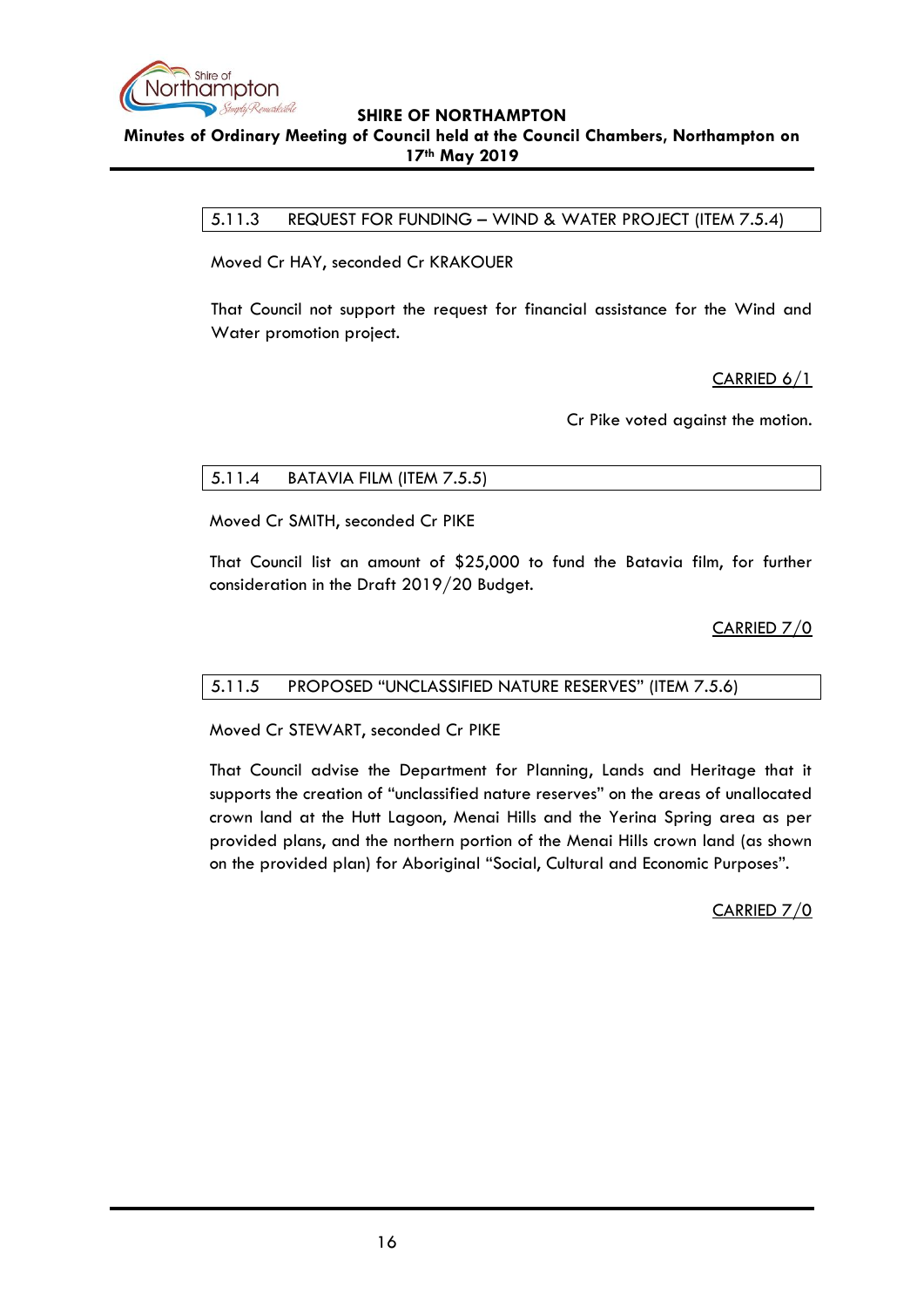

## <span id="page-16-0"></span>**Minutes of Ordinary Meeting of Council held at the Council Chambers, Northampton on 17th May 2019**

## 5.11.6 CAMEL RIDES – CANOE & CRAY CARNIVAL (ITEM 7.5.7)

Moved Cr SUCKLING, seconded Cr STEWART

That Council approve camel rides on the Kalbarri foreshore parkland area during the Canoe and Cray Carnival subject to the following conditions:

- 1. That approval not be granted for camels and the cameleers to camp on the foreshore and that the camels be allowed to camp at the Kalbarri Community Camp and Hall area being the vacant land to the north of the hall (ex BMX track).
- 2. That dung bags to be on camels at all times and regularly maintained.

CARRIED 7/0

## <span id="page-16-1"></span>5.11.7 KALBARRI PAW PROPOSED SHELTER DESIGN (ITEM 7.5.8)

Moved Cr SMITH, seconded Cr KRAKOUER

That Council request a review of costs from the Landscape Architect for a shelter that only spans the section from the Upstairs Restaurant to the western boundary of the Gilgai Tavern as per the current design, with a reduction in the number of planter and seating boxes, and consider incorporating patterned design and/or composite decking (not concrete and brickwork) into seat designs, for further consideration by Council.

CARRIED 7/0

<span id="page-16-2"></span>

| 5.11.8 REVISED DRUG AND ALCOHOL POLICY (ITEM 7.5.9) |  |
|-----------------------------------------------------|--|
|                                                     |  |

Moved Cr SUCKLING, seconded Cr CARSON

That Council adopt the draft Drug and Alcohol Policy as per the following:

## **Shire of Northampton Drug and Alcohol Policy**

## *1. The Shire of Northampton's Commitment*

The Shire of Northampton and its employees must take all reasonable care not to endanger the safety of themselves or others (including customers) in the workplace. Alcohol and other drug usage becomes an occupational safety and health issue if a worker's ability to exercise judgment, coordination, motor control, concentration and alertness at the workplace is impaired. For the purposes of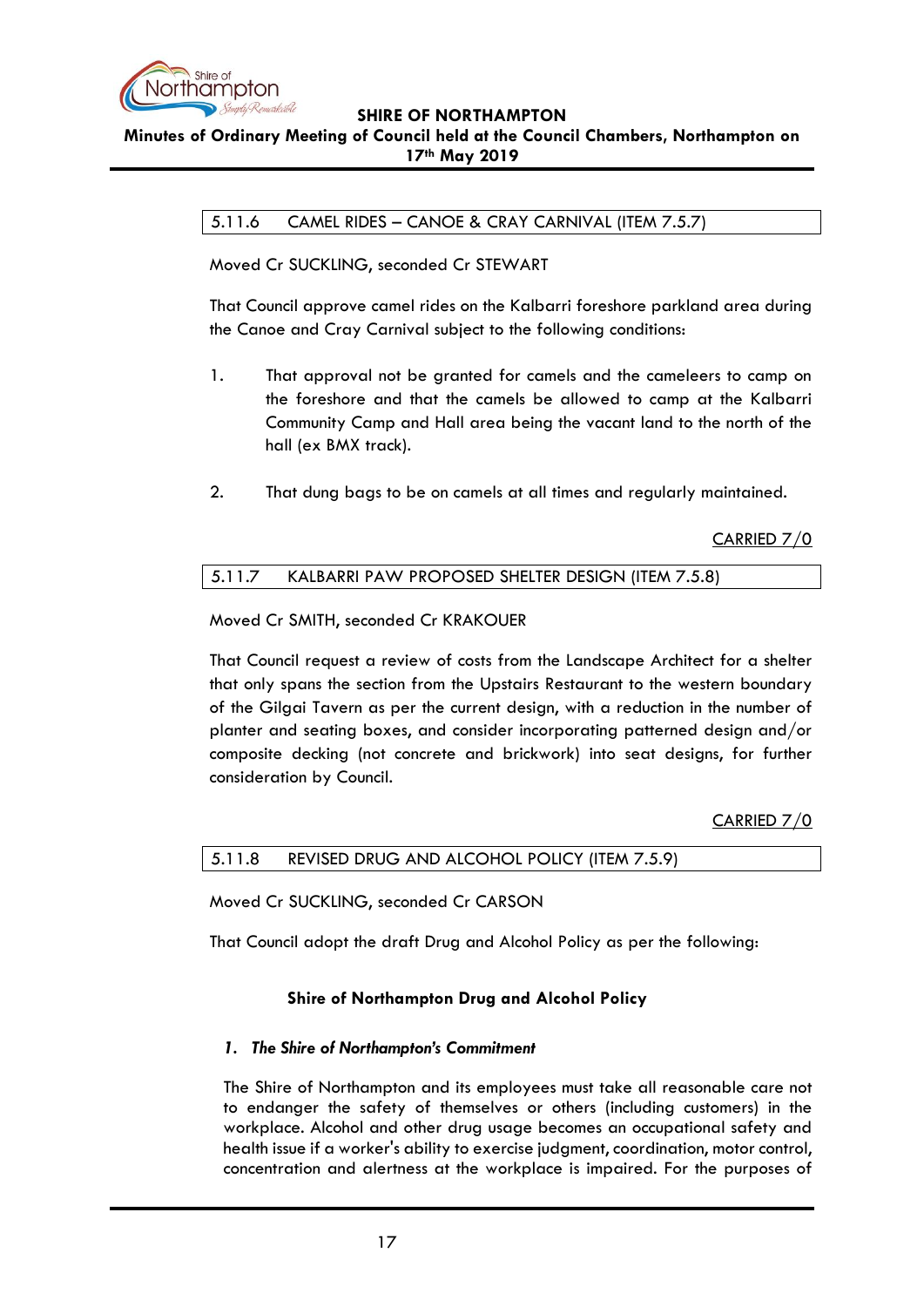

## **Minutes of Ordinary Meeting of Council held at the Council Chambers, Northampton on 17th May 2019**

this policy, the term "employee/s" shall extend to cover permanent, part time, casual, contractors, volunteers and any person performing work for or with the Shire of Northampton in any capacity.

### *2. The Individual's Responsibility*

Under the *Occupational Safety and Health Act 1984* (the OSH Act), workers must take reasonable care of their own safety and health and not endanger the safety and health of others at the workplace. The consumption of alcohol and/or drugs while at work is unacceptable, except in relation to any authorised and responsible use of alcohol at workplace social functions. Employees are required to present themselves for work and remain, while at work, capable of performing their work duties safely. An employee who is under the influence of alcohol and/or drugs at the workplace, or is impaired, will face disciplinary action including possible dismissal.

### *3. Reporting Requirements*

Employees must report to their employer any situation where they genuinely believe that an employee may be affected by alcohol and/or other drugs.

Any employee who has been aware of, ignore or choose not to report if an employee may be affected by alcohol and/or other drugs will be subject to disciplinary action including possible termination of employment.

## *4. Drug Use on the Premises*

Employees who buy, take, or sell drugs on Shire of Northampton premises, may be found to have engaged in serious misconduct. Such behaviour will result in disciplinary action up to and including dismissal. Employees who have been prescribed medication/drugs by a medical practitioner that could interfere with their ability to safely carry out their role must inform their manager and disclose any side effects or restrictions that these medications/drugs may cause.

## *5. Consumption of Alcohol on the Premises*

Except in situations where the Shire of Northampton or the staff social club holds a function on the premises and alcohol is provided, employees must not bring in and/or consume alcohol in the workplace.

## *6. Drug/Alcohol Treatment Programs*

Where an employee acknowledges that they have an alcohol or drug problem and are receiving help and treatment, the Local Government will provide assistance to the employee.

• The Local Government will allow an employee to access any accrued personal or annual leave they are undergoing treatment, and;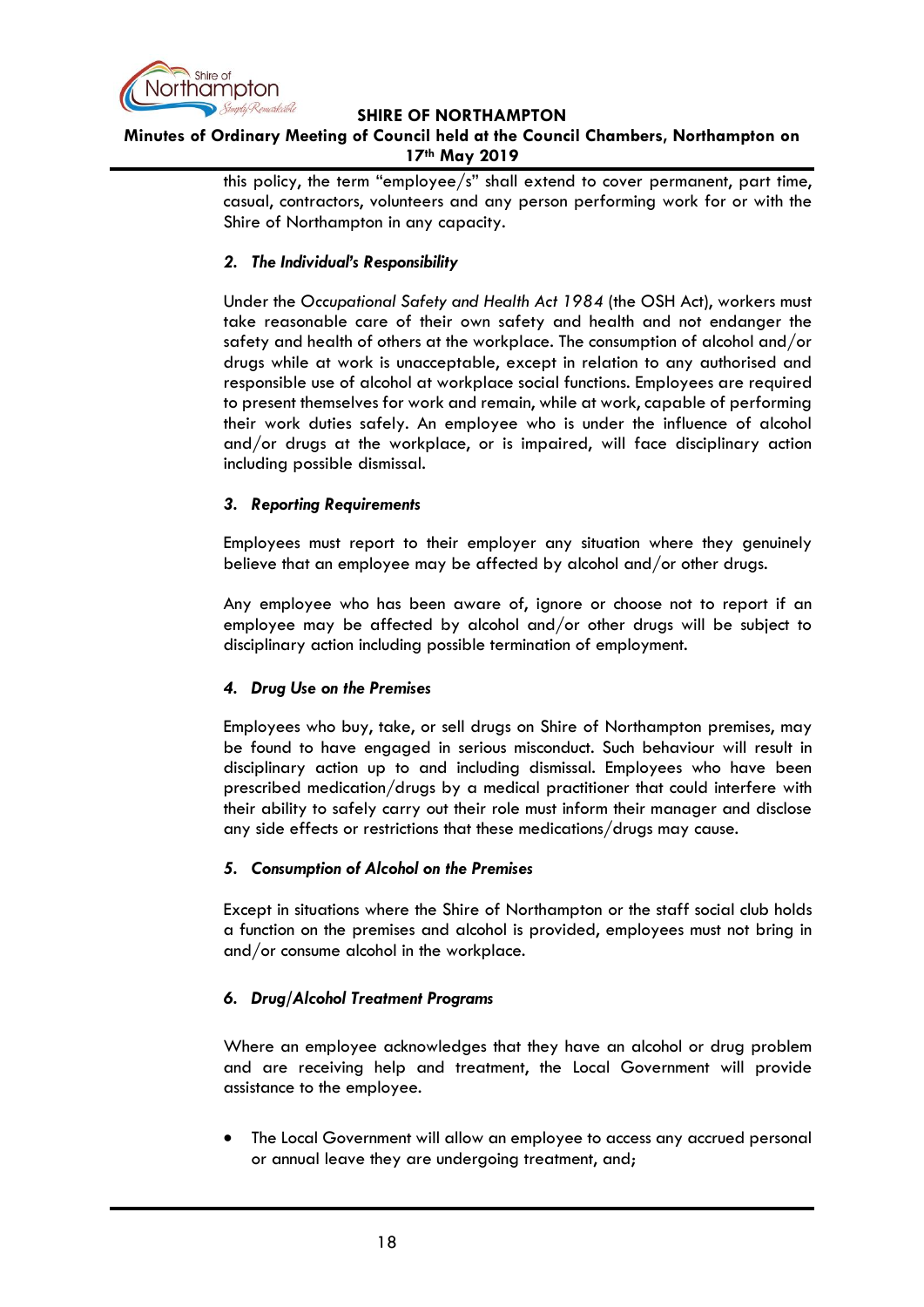

**Minutes of Ordinary Meeting of Council held at the Council Chambers, Northampton on 17th May 2019**

> • The Local Government will take steps to return an employee to their employment position after completion of the treatment program, if practicable in the circumstances.

> Where an employee acknowledges that they have an alcohol or drug problem and are receiving help and treatment, the supervisor or members of senior management, will review the full circumstances and agree on a course of action to be taken. This may include redeployment to suitable alternative employment, or possible termination from employment if the employee is unable to safely carry out the requirements of their role.

### *7. Managers' Responsibilities - Consumption of Alcohol at Work Sponsored Functions*

Team managers shall:

- encourage their people to make alternative arrangements for transport to and from work prior to the function;
- ensure that the following is made available: Low alcohol beer, soft drinks and water - Beverages: Tea, Coffee and Food;
- if the manager believes a person may be over the BAC 0.05 limit, assist the person with safe transport home (including contacting a family member or arranging alternative transport); and
- if the manager has to leave the function early, appoint a delegate to oversee the rest of the function.

## *8. Pre-Employment Medical Tests*

As part of the recruitment selection criteria, preferred candidates for employment positions may be required to attend a medical assessment which includes drug and alcohol testing.

## *9. Random Drug and/or Alcohol Testing*

The Shire of Northampton may undertake random drug and/or alcohol testing of all employees or individual employees. The random testing for alcohol will be by breath test and for drugs by a tongue swipe test using approved calibrated testing equipment. If either tests show that an employee result is non-negative then they will be required to undertake additional tests by a medical examiner.

Should it deem necessary, the Shire of Northampton may at its discretion undertake drug and/or alcohol testing following an incident/accident within the work place.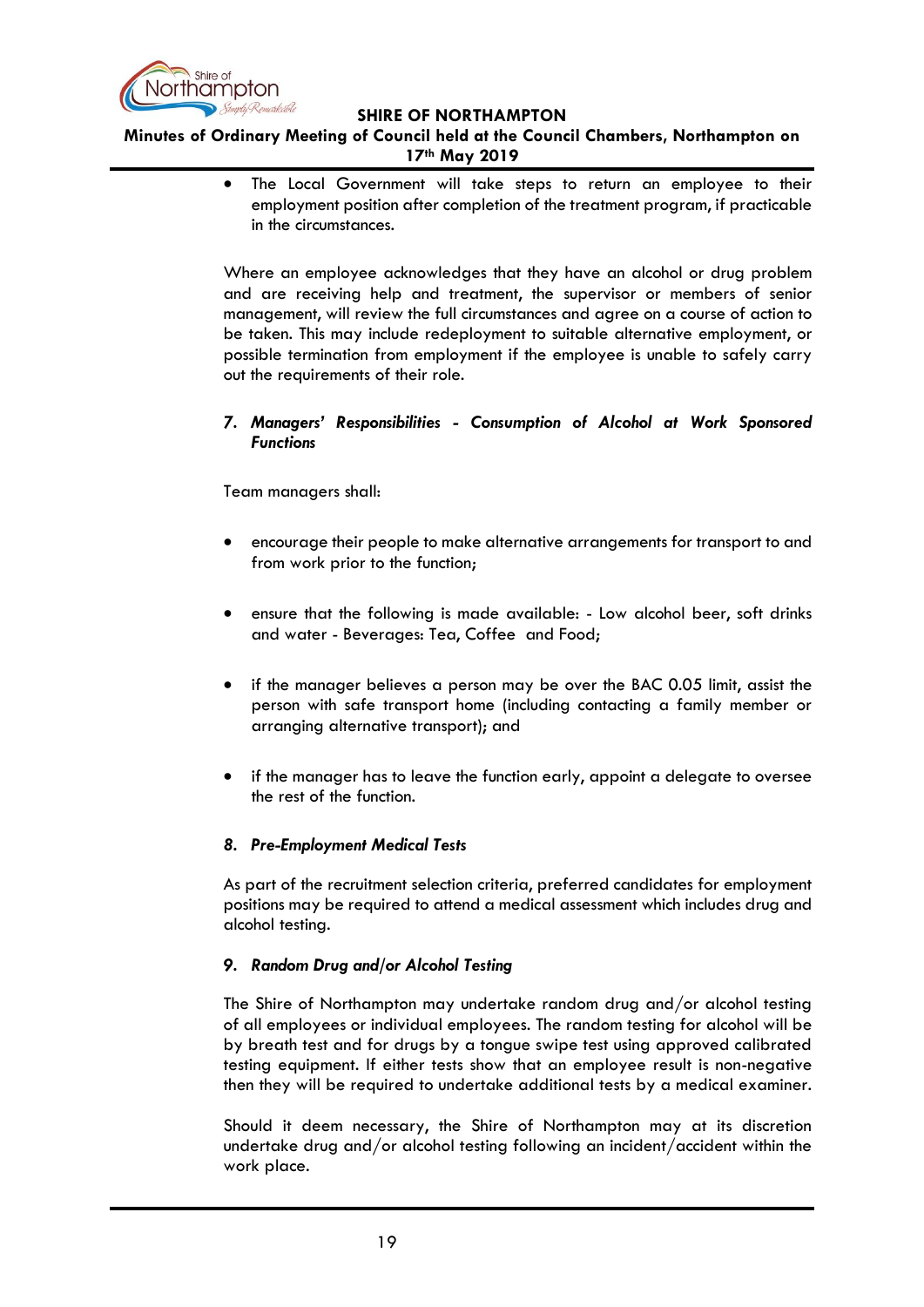

**Minutes of Ordinary Meeting of Council held at the Council Chambers, Northampton on 17th May 2019**

#### *10. Identification of Impairment & Testing*

If the Shire of Northampton has reasonable grounds to believe that an employee is affected by drugs and/or alcohol it will take steps to address the issue.

Reasonable grounds may include (but are not limited to), where an employee's coordination appears affected, has red or bloodshot eyes or dilated pupils, smells of alcohol, acts contrary to their normal behaviour, or otherwise appears to be affected by drugs and/or alcohol.

If the Shire of Northampton suspects that an employee is under the influence of drugs and/or alcohol that has been detected in a random test, it may pursue any or all of the following actions:

- require that an employee undergo drug and alcohol testing administered by a representative of the Shire of Northampton being either a breath test for alcohol of tongue swipe for drugs using approved calibrated testing equipment.
- direct an employee to attend a medical practitioner and submit to a medical assessment to determine whether the employee is fit to safely perform their duties;
- direct an employee to go home.

A medical assessment may include a drug and/or alcohol test. Testing shall be conducted in accordance with the Australian Standard AS/NZS 4308:2008.

In circumstances where an employee indicates the consumption of prescription or pharmacy drugs, the Shire of Northampton may request further information from the medical practitioner conducting the assessment about the effects and proper usage of the prescription or pharmacy drugs being taken. The Shire of Northampton may direct the employee to go home following the medical assessment until it can be established that they are fit to undertake their duties.

If an employee refuses to attend a medical examination or refuses to submit to an alcohol or drug test, the employee will be immediately directed to go home. Refusal to attend a medical assessment or refusal to go home constitutes a breach of this policy and will result in disciplinary action being taken against the employee up to and including the termination of employment.

The following steps are to be taken where an employee who has submitted to a medical assessment returns a positive test result for alcohol and/or drugs:

- The employee tested and the supervisor (or respective employer) will be informed of the result;
- A disciplinary discussion will take place in accordance with the disciplinary policies and procedures of the Shire of Northampton*.*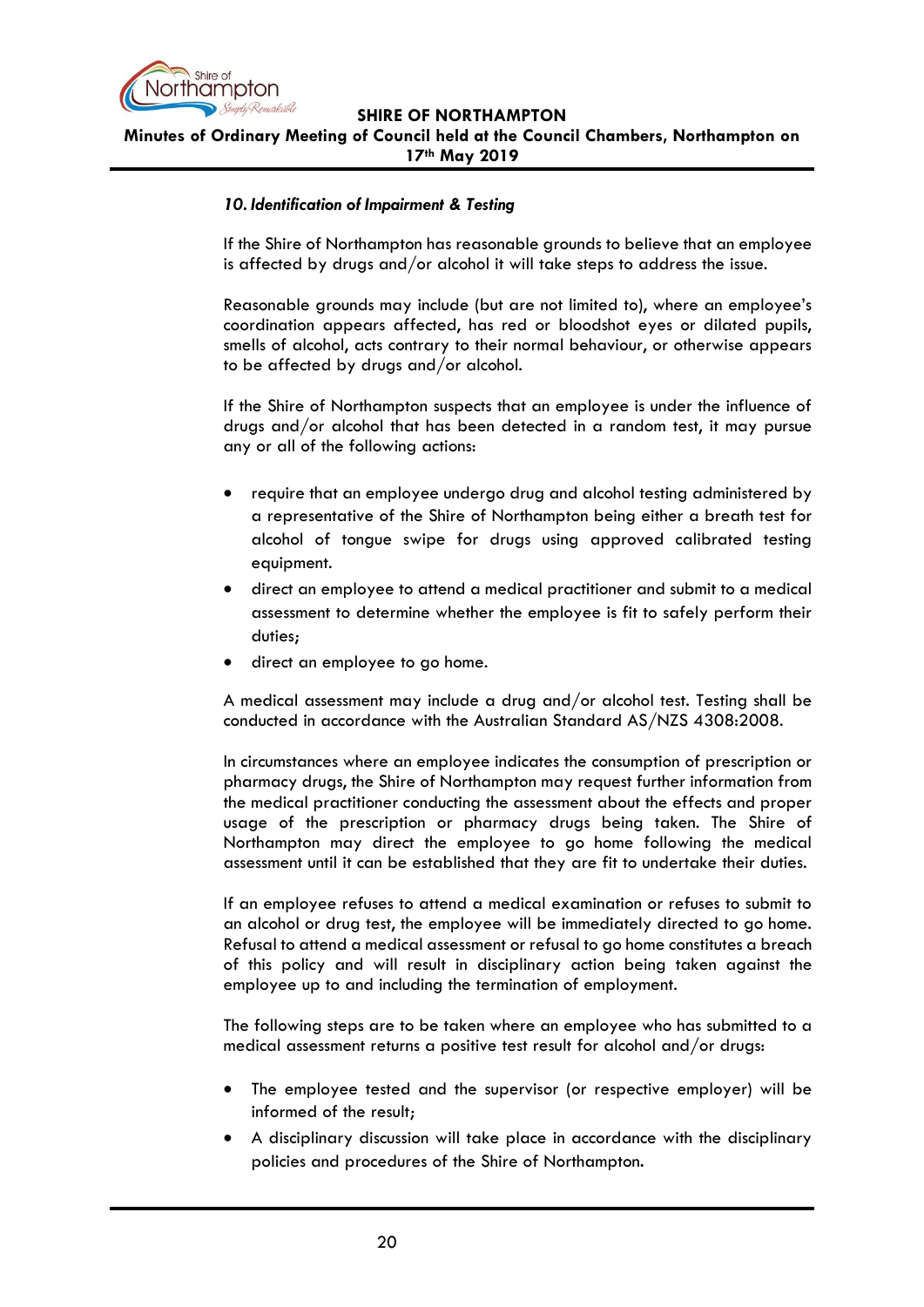

## **SHIRE OF NORTHAMPTON Minutes of Ordinary Meeting of Council held at the Council Chambers, Northampton on 17th May 2019**

An employee who returns a positive test will be in breach of this policy. A breach of this policy may result in disciplinary action being taken against the employee up to and including the termination of employment.

### *11. Education, Training & Awareness*

Employees who recognise that they have a drink or drug problem, or that they are at risk of developing one, are encouraged to come forward so that they can be assisted to the get the appropriate help.

The Shire of Northampton may engage the services of an external Employee Assistance Provider who can provide the organisation's people with free and confidential counselling.

## *12. Consequences of Breaching this Policy*

If the Shire of Northampton conducts a drug or alcohol test and an employee who has presented for work tests positive to drugs or has a breath test reading indicating that BAC is above 0.00% for truck/machine operators and 0.05% for employees in light vehicles/cars, the employee will be in breach of this Policy. The consequences for a breach of this Policy are set out below:

#### First Offence

The employee will be stood down and sent home for the remainder of that shift without pay. Employee is permitted to access their accrued annual leave or time in lieu of overtime that has been accrued.

The employee must then provide proof to the Shire of Northampton that their test for drugs and/or alcohol is clear before returning to work and that proof is to be at the employees cost.

The employee will also (subject to any mitigating circumstances) be required to attend counselling. Free confidential advice, assistance and information is also available from the Alcohol and Drug Foundation (Australia-wide) on 1800 198 024 (24 hours a day), or you can access information via the web: [www.dao.health.wa.gov.au](http://www.dao.health.wa.gov.au/)

If in the first offence the employee is found to be in possession with intent to sell or supply an illegal drug, as determined by the WA Police, then instant dismissal will occur

#### Second offence

A second offence will result in the termination of the employee's employment subject to any mitigating circumstances.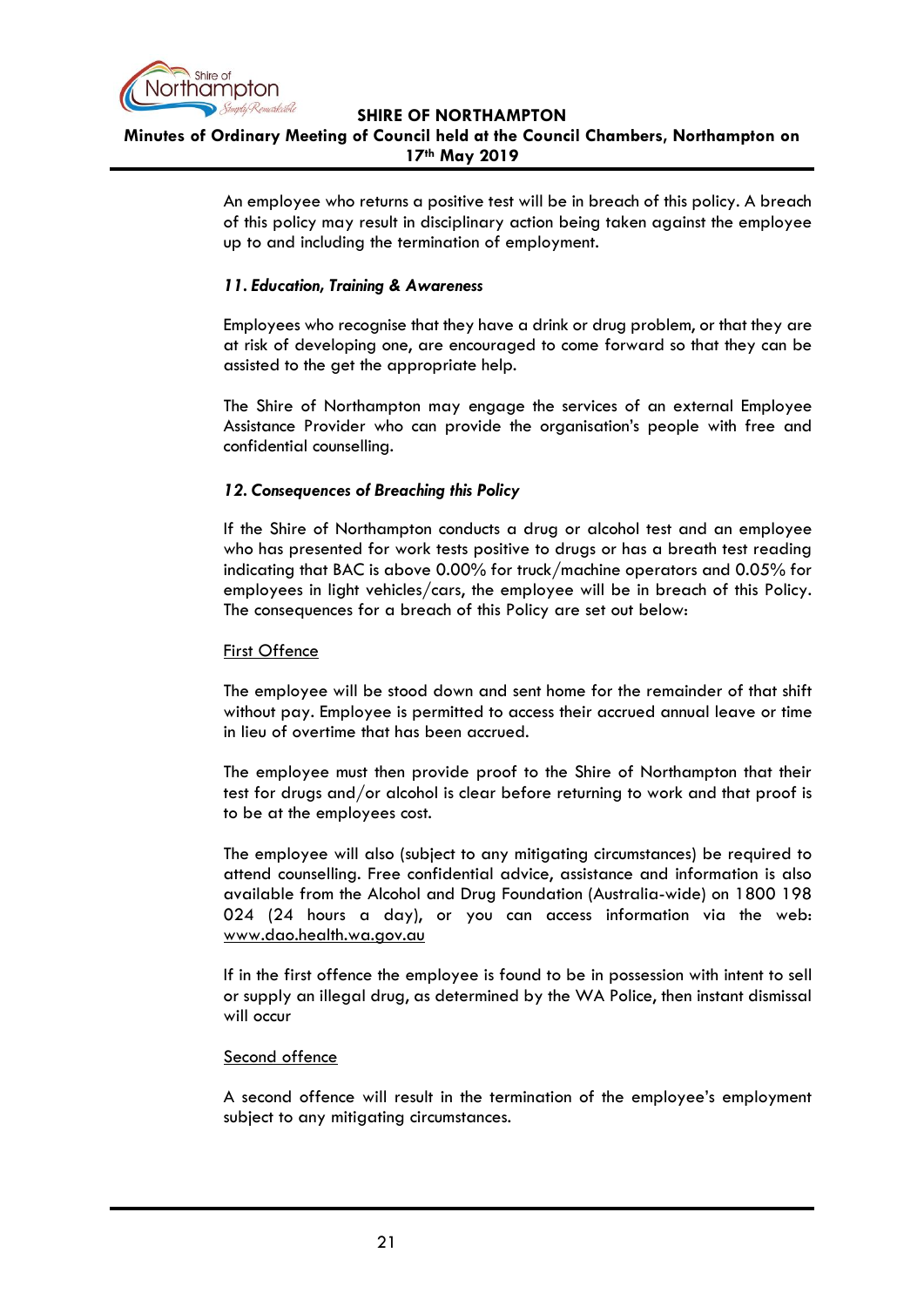

**SHIRE OF NORTHAMPTON Minutes of Ordinary Meeting of Council held at the Council Chambers, Northampton on 17th May 2019**

#### **Contractors**

From time to time, contractors are engaged to provide services for the Shire of Northampton. For the purpose of this Policy any reference to a 'Contractor' includes any employee or sub-contractor of any company who has been engaged by the Shire of Northampton to perform services. Contractors will be required to adopt measures that meet, as a minimum, the requirements set out in this Policy.

#### Breach of this Policy by a Contractor or Visitor

If the Shire of Northampton conducts a drug or alcohol test and a Contractor or visitor tests positive to any of the drugs listed in Appendix 1 or has a BAC reading in excess of 0.00%, then the Contractor or visitor will be in breach of this Policy.

A breach of this Policy by a Contractor or visitor will result in their immediate and permanent removal from the Council Depot or work site.

### Refusal, Avoidance of Tests

An Individual who refuses or avoids testing without a legitimate reason; fails to co-operate fully with the administration of an alcohol or drug test, will be subject to disciplinary action, which may include, but is not limited to summary dismissal (in the case of employees), immediate removal from the site (in the case of Contractors and visitors) or termination of the engagement (in the case of Contractors).

#### Transport Arrangements

Any Individual who is in breach of the Policy and is required to leave the workplace will be offered an alternative means of transport home.

Depending on the circumstances, the costs incurred will generally be covered by Northampton Shire. However, in some circumstances, the Individual will be required to bear this cost. This is a matter that will be determined by the Northampton Shire in its sole discretion

## *13. Positive Test Result Book Keeping*

All drug and alcohol test are 'Private and Confidential' and are to be retained on the individual employees personal file held by the Local Government. All tests results will be accessible only by Managers.

#### *14. Procedural Fairness*

.

The Shire of Northampton actions and decisions made under this Policy will be in accordance with the following principles of procedural fairness: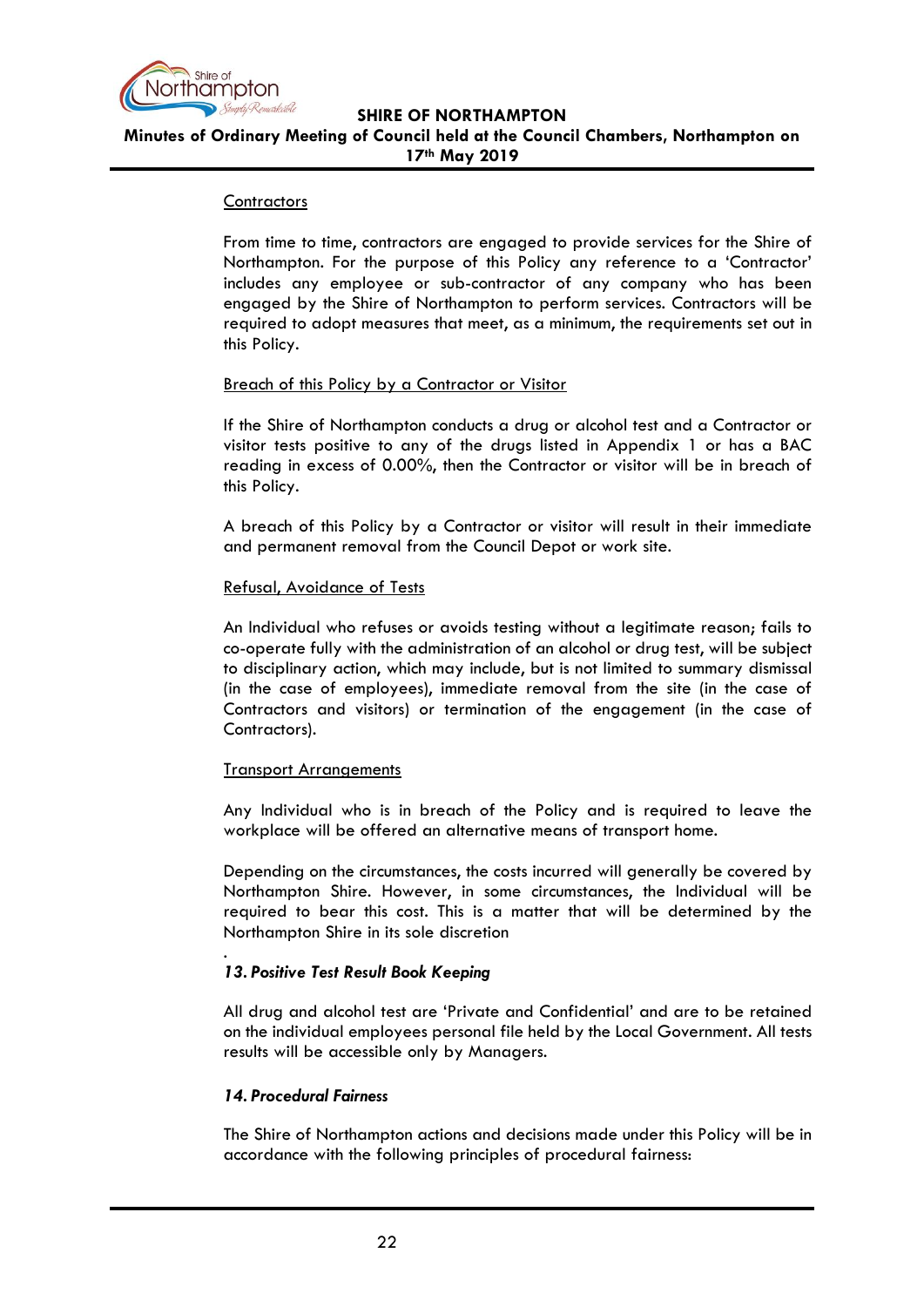

**Minutes of Ordinary Meeting of Council held at the Council Chambers, Northampton on 17th May 2019**

- Individuals will be provided with an opportunity to have a witness present during any meetings which they are required to attend in relation to any matter concerning this Policy;
- Individuals will be given an opportunity to put their case forward (including any mitigating circumstances) and respond to allegations where an adverse decision or finding may be made against them;
- An investigation should seek to ascertain all reasonably attainable facts from the people involved or relevant witnesses;
- An Individual's privacy will be highly respected;

Decision makers will consider all of the circumstances (including any mitigating circumstances) and provide reasons for decisions.

## *15. Variation to this Policy*

This policy may be cancelled or varied from time to time. All the organisation's employees will be notified of any variation to this policy by the normal correspondence method.

## CARRIED 6/1

Cr Pike voted against the motion.

Mr Neil Broadhurst entered the meeting at 2.42pm.

## <span id="page-22-0"></span>5.11.9 DR INDRE ASMUSSEN – HUTT LAGOON BIRD SURVEY (ITEM 7.5.10)

Moved Cr STEWART, seconded Cr HAY

That Council agree to auspice the NRM grant application for a Foreshore Bird Study on the Hutt Lagoon, subject to there being no expense to the Council and that \$1,000 be requested for administration of the grant application.

## CARRIED 7/0

## <span id="page-22-1"></span>5.11.10 LOCAL GOVERNMENT WEEK CONFERENCE 2019 (ITEM 7.5.11)

Moved Cr PIKE, seconded Cr KRAKOUER

That Cr's Simkin, Krakouer, Pike and Hay and the CEO attend the 2019 WA Local Government Convention.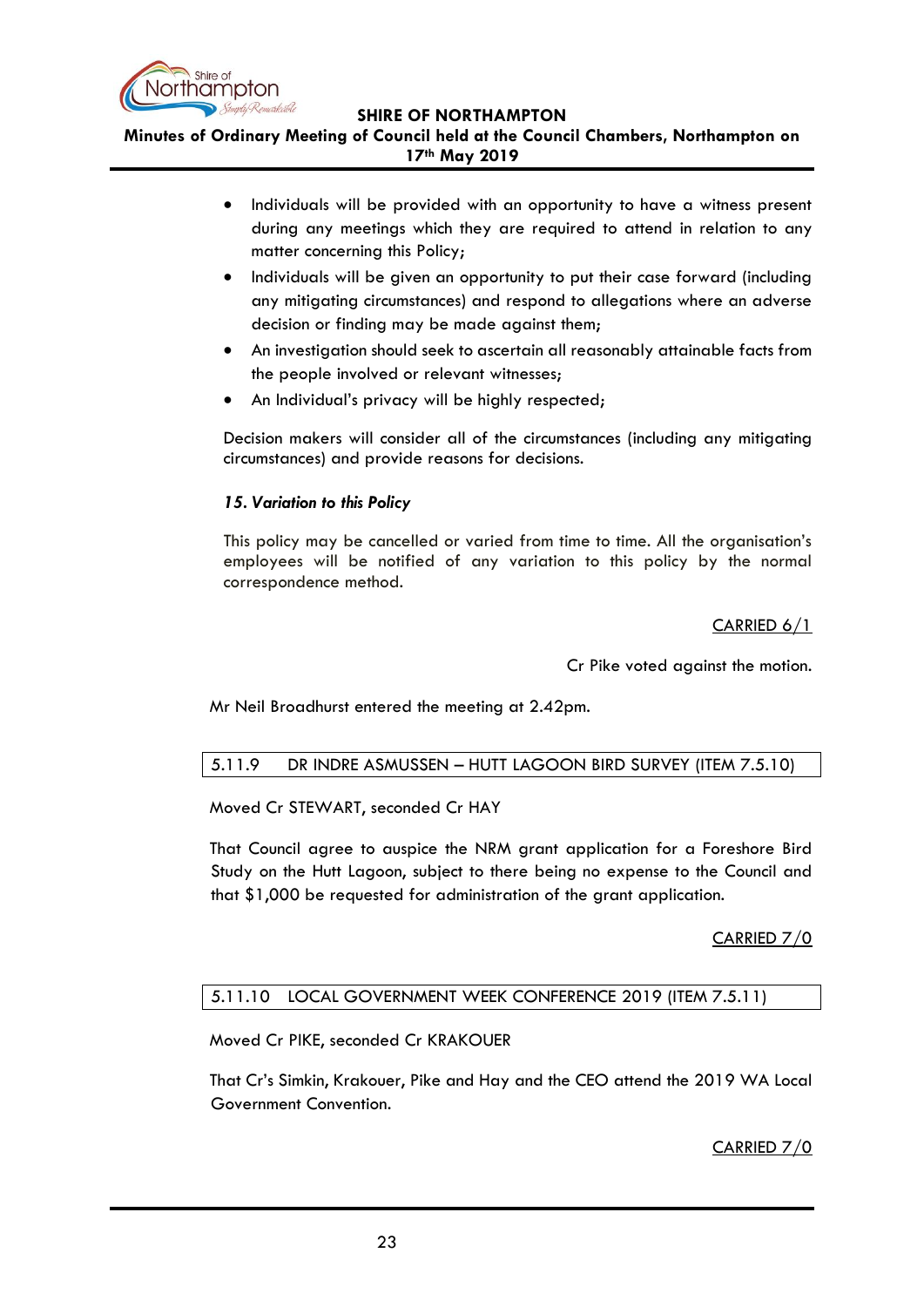

<span id="page-23-0"></span>**Minutes of Ordinary Meeting of Council held at the Council Chambers, Northampton on 17th May 2019**

> 5.11.11 BATTERY REPLACEMENT – LUCKY & HALFWAY BAY CARETAKER RESIDENCE (ITEM 7.5.12)

Moved Cr CARSON, seconded Cr SMITH

That Council approve the replacement of the battery storage at the Halfway Bay caretaker's residence at a cost of \$13,678 (GST exclusive) and this be declared authorised expenditure.

## CARRIED BY AN ABSOLUTE MAJORITY 7/0

### **ADJOURNMENT**

Council adjourned at 2.52pm.

Meeting reconvened at 3:01pm with the following in attendance:

Cr Krakouer, Cr Carson, Cr Suckling, Cr Hay, Cr Pike, Cr Smith, Cr Stewart, Garry Keeffe, Grant Middleton, Neil Broadhurst and Debbie Carson.

## <span id="page-23-3"></span><span id="page-23-2"></span><span id="page-23-1"></span>**5.12 CORPORATE BUSINESS PLAN**

5.12.1 CP1 CORPORATE BUSINESS PLAN REVIEW 2019 - BUILDINGS

CP1.1 CAPITAL UPGRADE/NEW WORKS PROGRAM

Moved Cr SMITH, seconded Cr SUCKLING

That Council undertake a public consultation process to determine the preferred location for ablutions at Jakes Point and the project to remain for consideration in the 2019/20 Draft Budget.

CARRIED 7/0

## <span id="page-23-4"></span>CP1.2 CAPITAL UPGRADE BUILDINGS RENEWAL

Moved Cr CARSON, seconded Cr SMITH

1. That the provision of new ablutions at Kings Park in 2020/21 be increased from \$80,000 to \$100,000.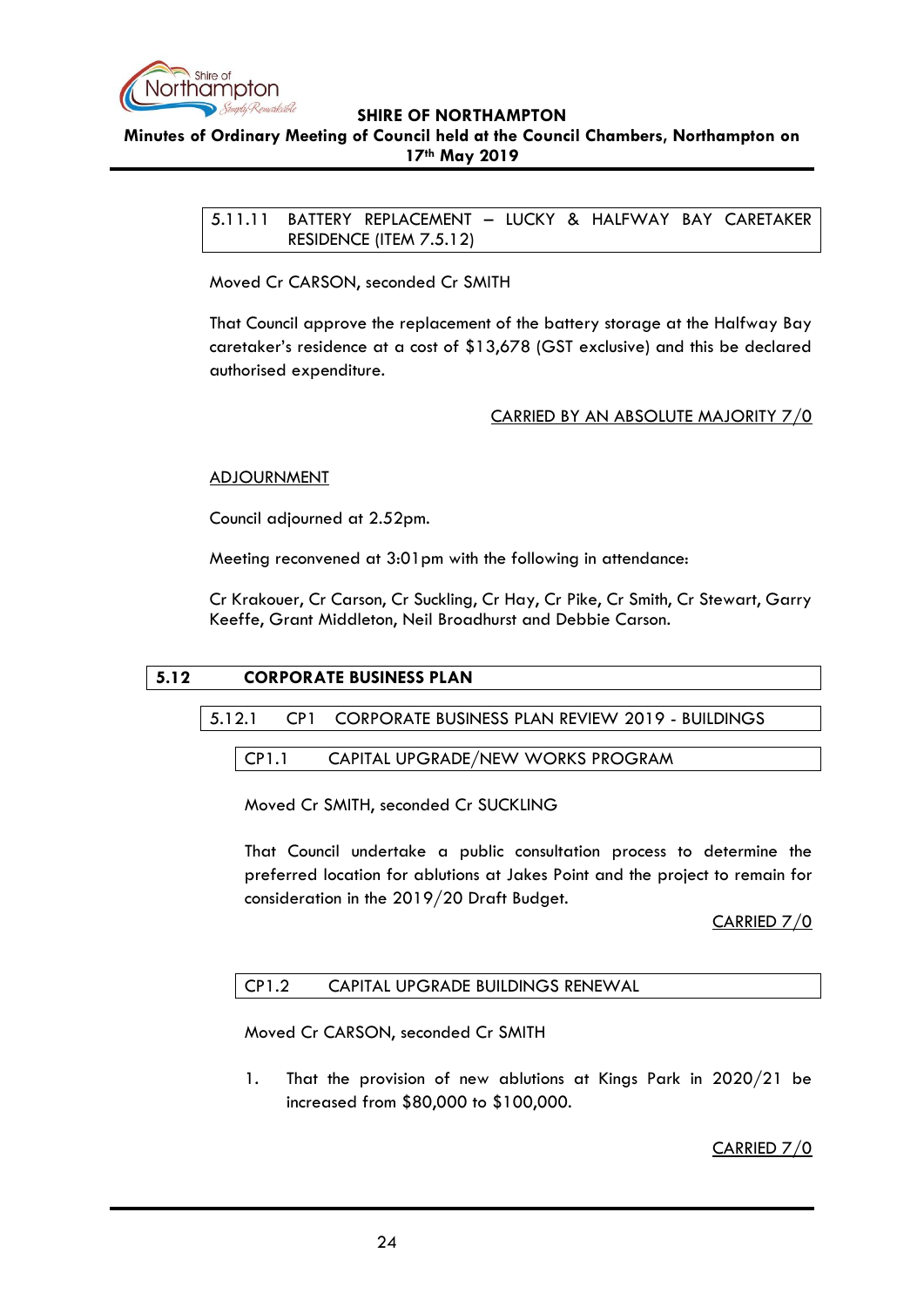

<span id="page-24-0"></span>**Minutes of Ordinary Meeting of Council held at the Council Chambers, Northampton on 17th May 2019**

<span id="page-24-1"></span>

CP2.1 MALLARD PARK UPGRADE

Moved Cr STEWART, seconded Cr KRAKOUER

That Council list an amount of \$21,000 for the Mallard Park Upgrade project for consideration in 2019/20.

CARRIED 6/1

## <span id="page-24-2"></span>CP2.2 HORROCKS FORESHORE PLAYGROUND SHELTER

Moved Cr CARSON, seconded Cr STEWART

That Council defer the provision of \$40,000 for a shelter over the Horrocks foreshore playground to 2021/22.

## CARRIED 7/0

## <span id="page-24-3"></span>CP2.3 OUTDOOR GYM

Moved Cr STEWART, seconded Cr PIKE

That Council list the \$60,000 Outdoor Gym project for consideration in 2021/22.

## CARRIED 7/0

#### <span id="page-24-4"></span>CP2.4 ADDITIONAL LIGHTS -NORTHAMPTON OVAL

Moved Cr HAY, seconded Cr STEWART

That Council not support the request for additional lighting towers at the Northampton Oval, on the basis that no other requests have been received from sporting clubs that use the Northampton Oval facilities and that the existing lights are considered to be sufficient.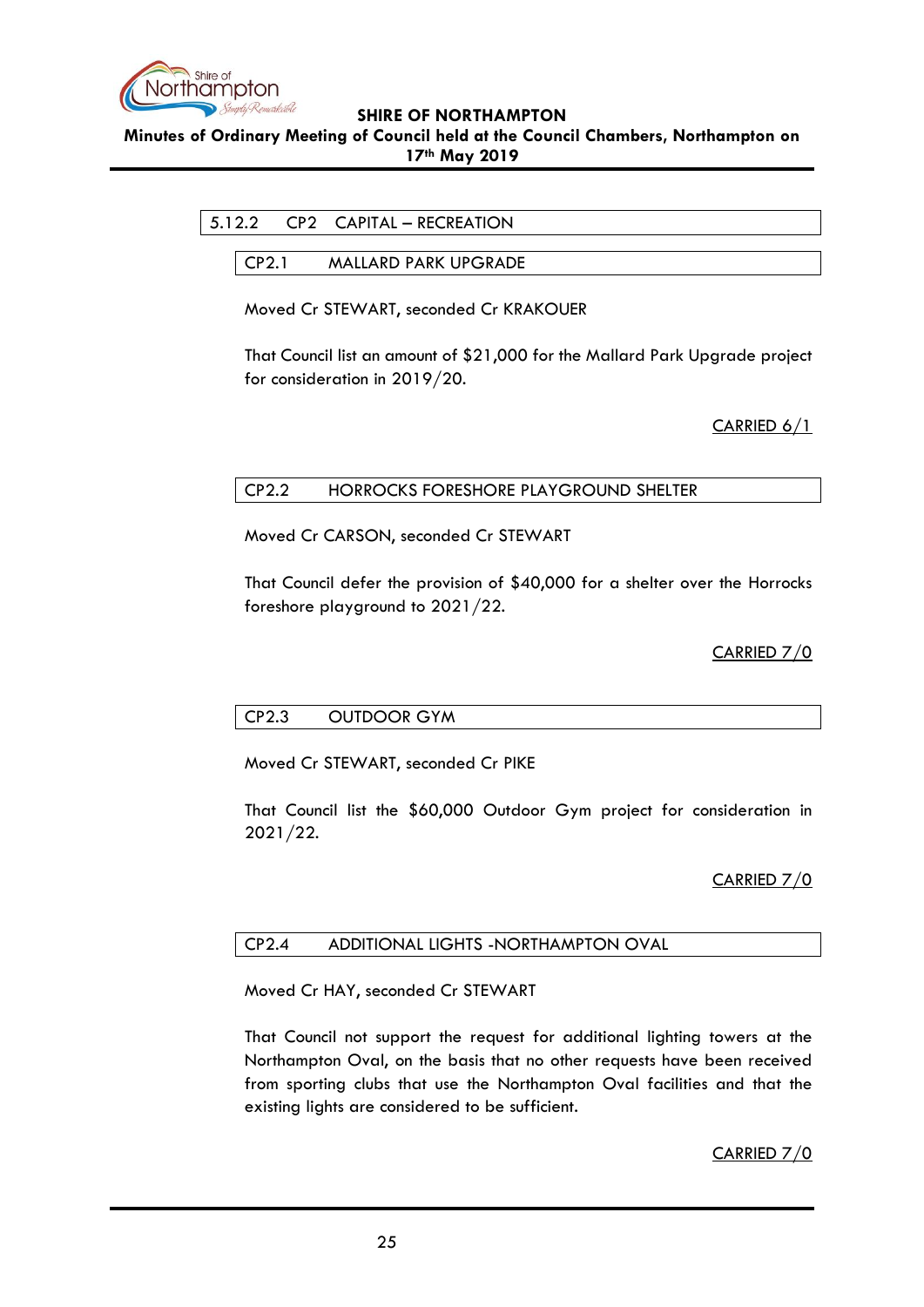

<span id="page-25-0"></span>**Minutes of Ordinary Meeting of Council held at the Council Chambers, Northampton on 17th May 2019**

CP2.5 KALBARRI FORESHORE REDEVELOPMENT

Moved Cr SMITH, seconded Cr SUCKLING

That Council:

- 1. Amend the timing of the purchases of bin surrounds and bollard lights within the Corporate Business Plan, such that the bollard lights form part of Stage 3 works (2019/20) and bin surrounds form part of Stage 4 works (2020/21), and
- 2. Amend the Corporate Business Plan to reflect the above, with a provision of \$159,500 in 2019/20 and \$109,000 in 2020/21 for the Kalbarri foreshore parkland upgrade.

CARRIED 7/0

<span id="page-25-2"></span><span id="page-25-1"></span>

|         | 5.12.3 CP3 ROAD PROJECTS & CARPARKS                               |  |  |
|---------|-------------------------------------------------------------------|--|--|
| CP3.1.1 | BINNU PRIMARY SCHOOL & BINNU/BALLA PROGRESS<br><b>ASSOCIATION</b> |  |  |

Moved Cr PIKE, seconded Cr HAY

That Council list the project for consideration in 2020/21 within the Corporate Business Plan.

CARRIED 7/0

## <span id="page-25-3"></span>CP3.1.2 MURCHISON HOUSE STATION ROAD

Moved Cr CARSON, seconded Cr SUCKLING

That Council not support the request to the bitumen sealing of the Murchison House Station Road within the Corporate Business Plan.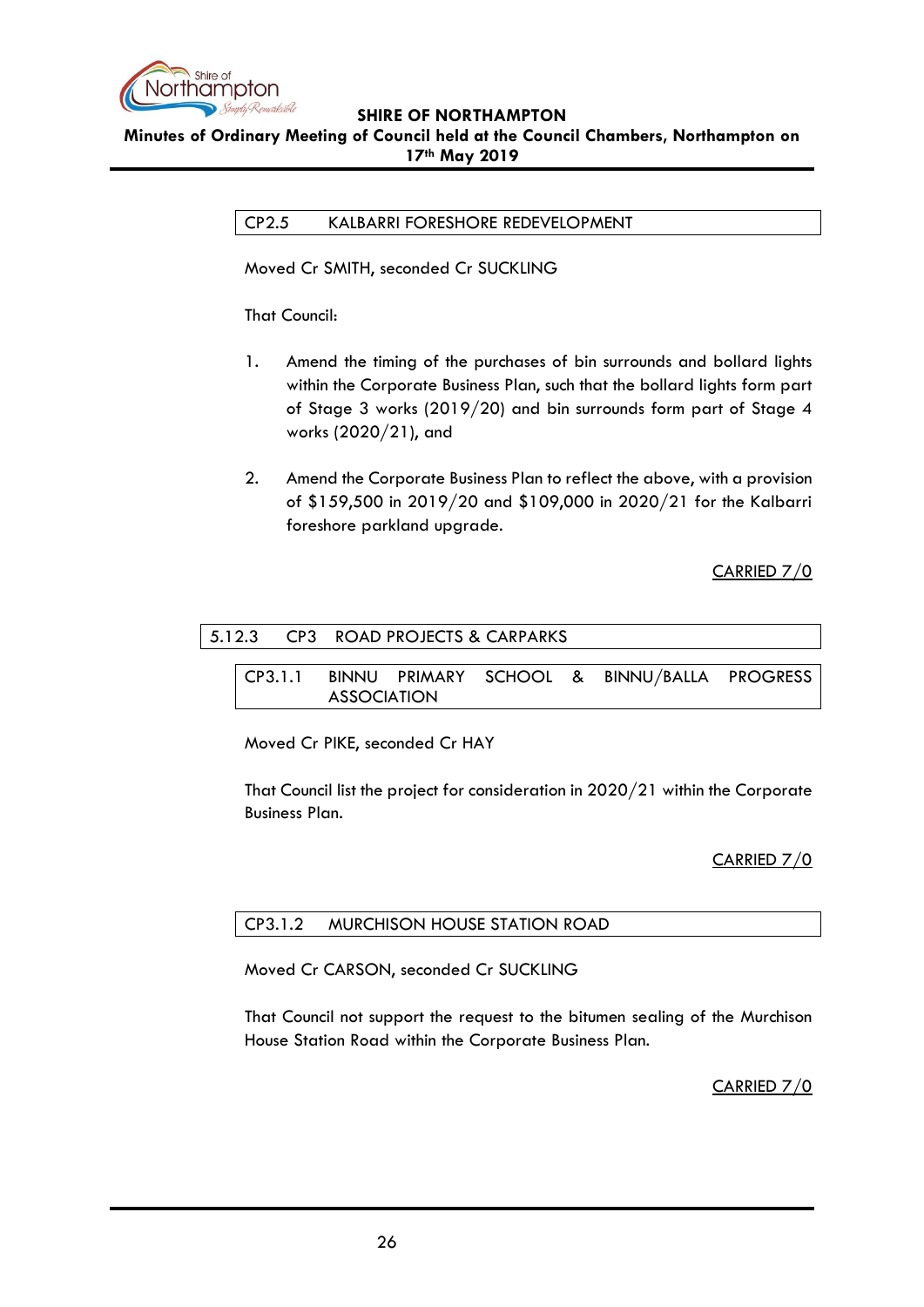

<span id="page-26-0"></span>**Minutes of Ordinary Meeting of Council held at the Council Chambers, Northampton on 17th May 2019**

CP3.1.3 PARKER & WUNDI ROADS

Moved Cr SMITH, seconded Cr STEWART

That Council list the project for consideration in 2023/24 within the Corporate Business Plan.

CARRIED 7/0

<span id="page-26-1"></span>CP3.1.4 UPGRADE GRAVEL ROADS TO ALL "C" ROAD TRAINS

Moved Cr STEWART, seconded Cr KRAKOUER

That Council determine roads requested for RAV 7 "C" class road trains on an individual basis upon request and Mr Harris be advised accordingly.

CARRIED 7/0

<span id="page-26-2"></span>

| CP3.1.5 | UPGRADE OF ISSACHAR BACK ROAD |
|---------|-------------------------------|
|         |                               |

Moved Cr HAY, seconded Cr STEWART

That Council defer the gravel upgrade of the road as has been requested, and that rock removal on the road surface be undertaken in 2019/20, and when completed, upgrade of the road be reconsidered.

CARRIED 7/0

<span id="page-26-3"></span>CP3.1.6 UPGRADE OF BURGESS STREET, NORTHAMPTON TO A BITUMEN SEAL

Moved Cr SMITH, seconded Cr SUCKLING

That Council list the project for consideration in 2024/25 within the Corporate Business Plan.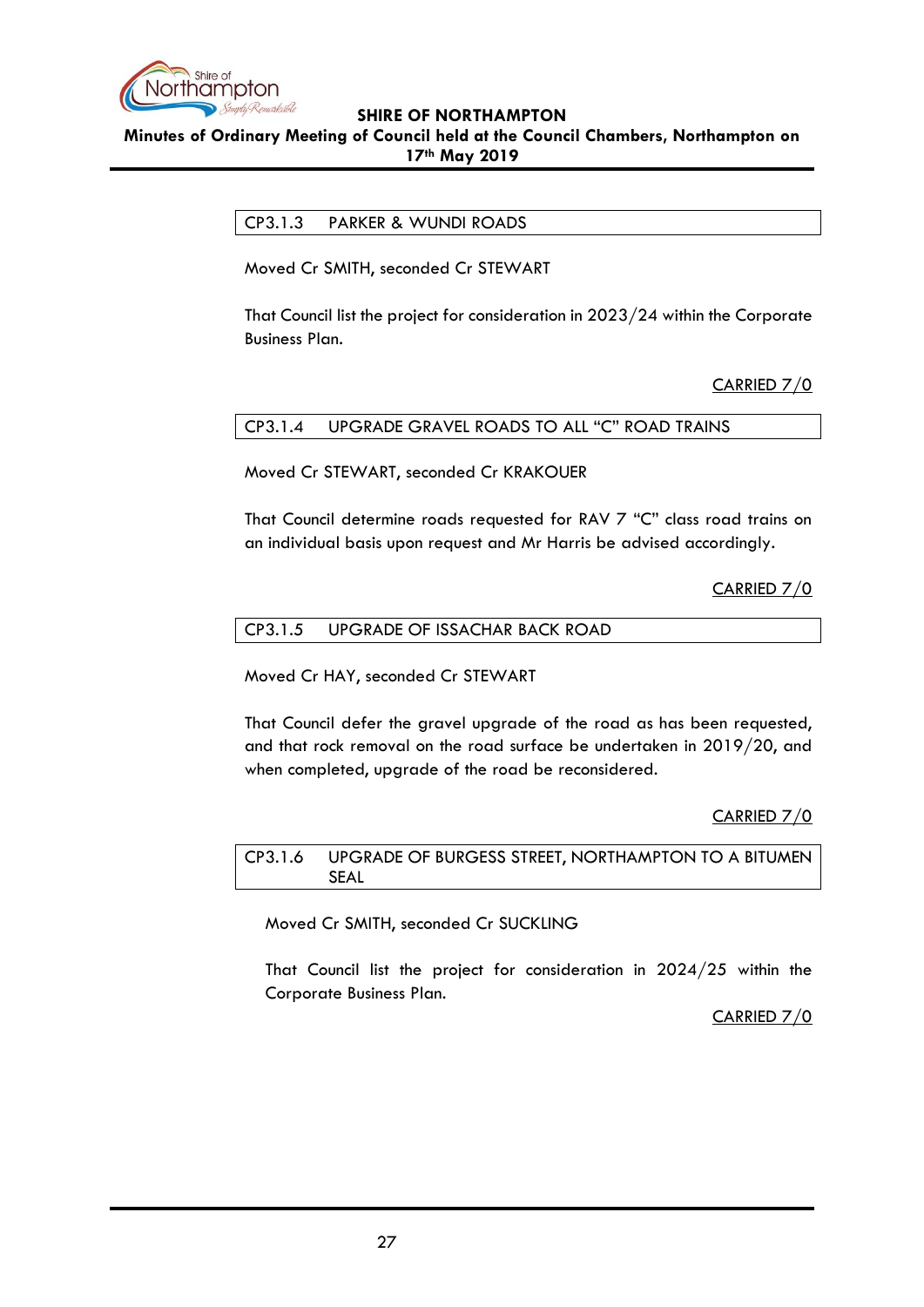

### <span id="page-27-0"></span>**Minutes of Ordinary Meeting of Council held at the Council Chambers, Northampton on 17th May 2019**

CP3.2.1 – CP3.2.3 HARVEY AND HORRY ROADS, ROADS TO RECOVERY PROGRAMME, AND REGIONAL ROAD GROUP FUNDING

Moved Cr CARSON, seconded Cr KRAKOUER

That the following changes to Road Projects and Car Parks asset management plan be made:

- 1. That the bitumen sealing of the balance of Harvey Road to the intersection of Horry Road, and Horry Road up to entrance of the Northampton aerodrome (a total of 3.4km) be brought forward to 2019/20;
- 2. Defer the Binnu East Road re-seal to 2020/21 (project cost \$383,484);
- 3. Allocate the following projects to 2019/20:
	- Harvey and Horry project \$223,000
	- Thornton & Erwood project \$72,000
	- Kalbarri Road shoulders works \$101,700
	- Port Gregory Road shoulder works \$59,667;
- 4. Transfer reseal of Ogilvie East Road from 2022/23 to 2021/22;
- 5. Transfer the following projects from 2023/24 to 2022/23:
	- Anchorage Lane reseal \$13,000
	- Essex Street reseal \$12,000
	- John Street reseal \$31,000
- 6. Deletion of re-sealing of George Grey Drive in 2020/21 as this has already been undertaken.

CARRIED 7/0

## <span id="page-27-1"></span>CP3.2.4 SURVEY LITTLE BAY ROAD

Noted.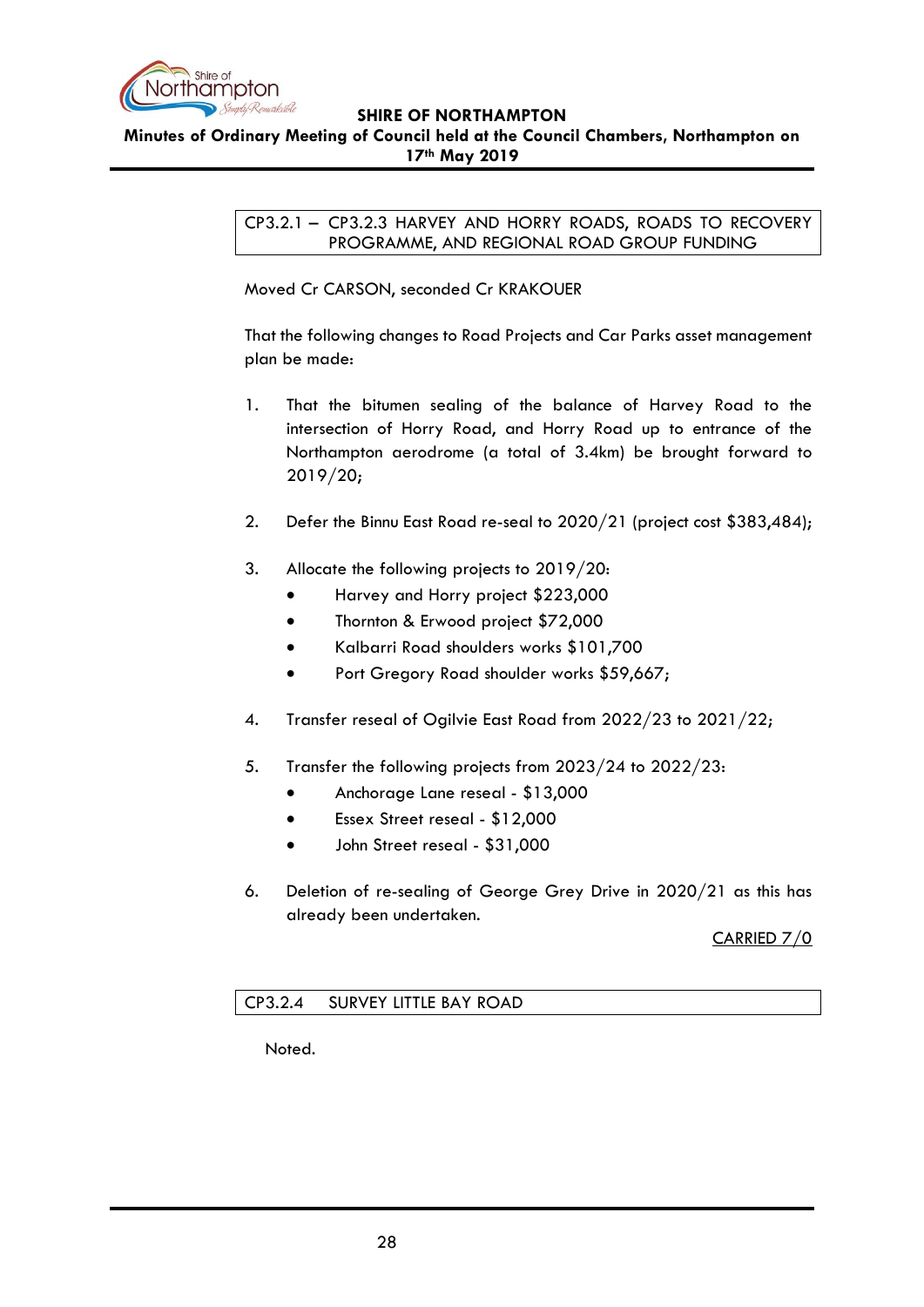

### <span id="page-28-0"></span>**Minutes of Ordinary Meeting of Council held at the Council Chambers, Northampton on 17th May 2019**

CP3.2.5 GREY STREET KALBARRI – CONSTRUCT PARALLEL PARKING

Moved Cr STEWART, seconded Cr PIKE

That Council list the project for consideration in 2021/22 within the Corporate Business Plan.

CARRIED 7/0

<span id="page-28-1"></span>

|--|

Moved Cr CARSON, seconded Cr HAY

That Council list the project for consideration in the Corporate Business Plan, commencing in the 2021/22 using own resources and continuing in 2022/23 utilising Roads to Recovery Funding.

CARRIED 7/0

#### <span id="page-28-2"></span>CP3.3.1 PORTER STREET SKATE PARK CAR PARK AND ENTRANCE

Moved Cr HAY, seconded Cr KRAKOUER

That Council list the project for consideration in 2024/25 within the Corporate Business Plan.

CARRIED 7/0

<span id="page-28-3"></span>CP3.4.1 CAR PARK DEVELOPMENT – CURRENT PROGRAMME

Noted.

## <span id="page-28-4"></span>CP3.4.2 KALBARRI CBD CAR PARK RE-SEAL

Moved Cr PIKE, seconded Cr SMITH

That Council list the project for consideration in 2019/20 within the Corporate Business Plan.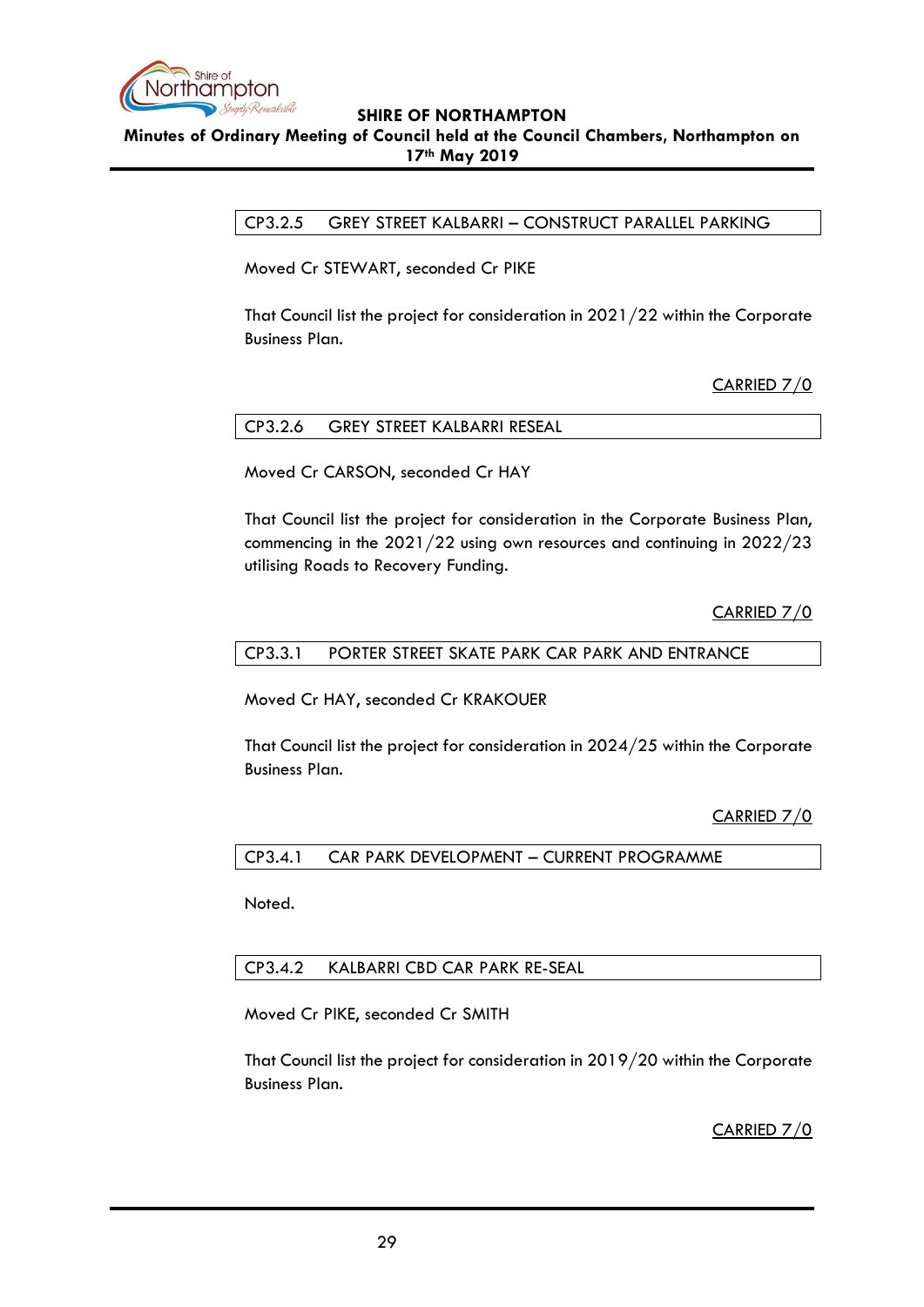

<span id="page-29-0"></span>**Minutes of Ordinary Meeting of Council held at the Council Chambers, Northampton on 17th May 2019**

### <span id="page-29-1"></span>5.12.4 CP4 FOOTPATH PROGRAMME

CP4.1.1 RICK CLARKE – LOCATION OF PROPOSED PATHWAY IN GANTHEAUME CRESCENT, KALBARRI

Moved Cr SUCKLING, seconded Cr CARSON

That Council change the Kalbarri footpath plan with the footpath proposed for Gantheaume Crescent, Kalbarri, to be located on the northern side of the street.

CARRIED 7/0

<span id="page-29-2"></span>

| CP4.1.2 PORT GREGORY - NEW PATH |
|---------------------------------|
|---------------------------------|

Moved Cr CARSON, seconded Cr HAY

That Council list the project for consideration in 2019/20, with the footpath to be constructed from concrete

CARRIED 7/0

#### <span id="page-29-3"></span>CP4.2.1 CURRENT PLAN STATUS

Moved Cr CARSON, seconded Cr STEWART

That Council amend the footpath plan by:

- 1. Stephen Street footpath to be rescheduled to occur in 2019/20
- 2. Delete the footpath planned for Essex Street
- 3. Defer the Red Bluff Road footpath to occur in 2020/21

CARRIED 7/0

#### <span id="page-29-5"></span><span id="page-29-4"></span>5.12.5 CP5 PLANT REPLACEMENT PROGRAM

CP5.1.1 CHANGES TO CURRENT PLAN - EHO/BUILDING SURVEYOR **VEHICLE** 

Noted.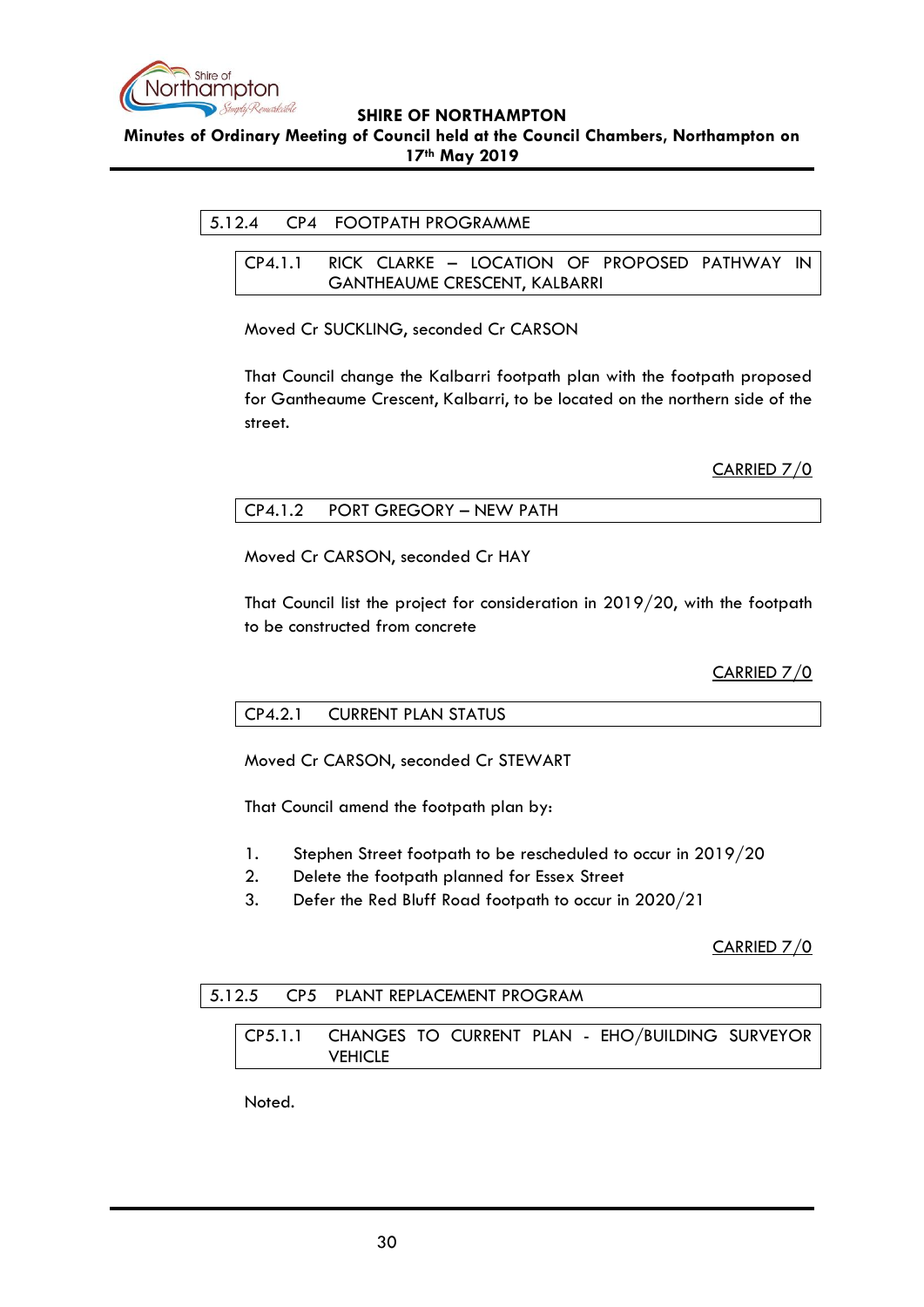

### <span id="page-30-0"></span>**Minutes of Ordinary Meeting of Council held at the Council Chambers, Northampton on 17th May 2019**

CP5.1.2 CHANGES TO CURRENT PLAN - CEO VEHICLE

Moved Cr CARSON, seconded Cr SMITH

That the purchase of a Toyota Prado, as the CEO's vehicle, be listed for consideration in 2019/20, as per the quote provided.

CARRIED 7/0

Moved Cr SUCKLING, seconded Cr KRAKOUER

That Council undertake the purchase of the Toyota Prado after 1st July 2019 subject to it being a 2019 model, and that the purchase be declared authorised expenditure.

## CARRIED BY AN ABSOLUTE MAJORITY 7/0

<span id="page-30-1"></span>CP5.1.3 CHANGES TO CURRENT PLAN - OTHER WORKS PLANT CHANGES

Moved Cr SUCKLING, seconded Cr KRAKOUER

That Council amend the Plant Replacement Plan by:

#### 2019/20 Year

- 1. Delete the purchase of a free roller and include this within the changeover of the grader in 2021/22.
- 2. Transfer the purchase of the tipping trailer that is programmed for 2022/23 for consideration with new truck purchase in 2019/20.
- 3. Council not approve or list for consideration the purchase of a mini loader (Kanga or similar) with attachments at an estimated cost \$60,000.

#### 2020/21 Year

4. Item 3 – Ranger Utility, delete as is to be purchased in 2019/20.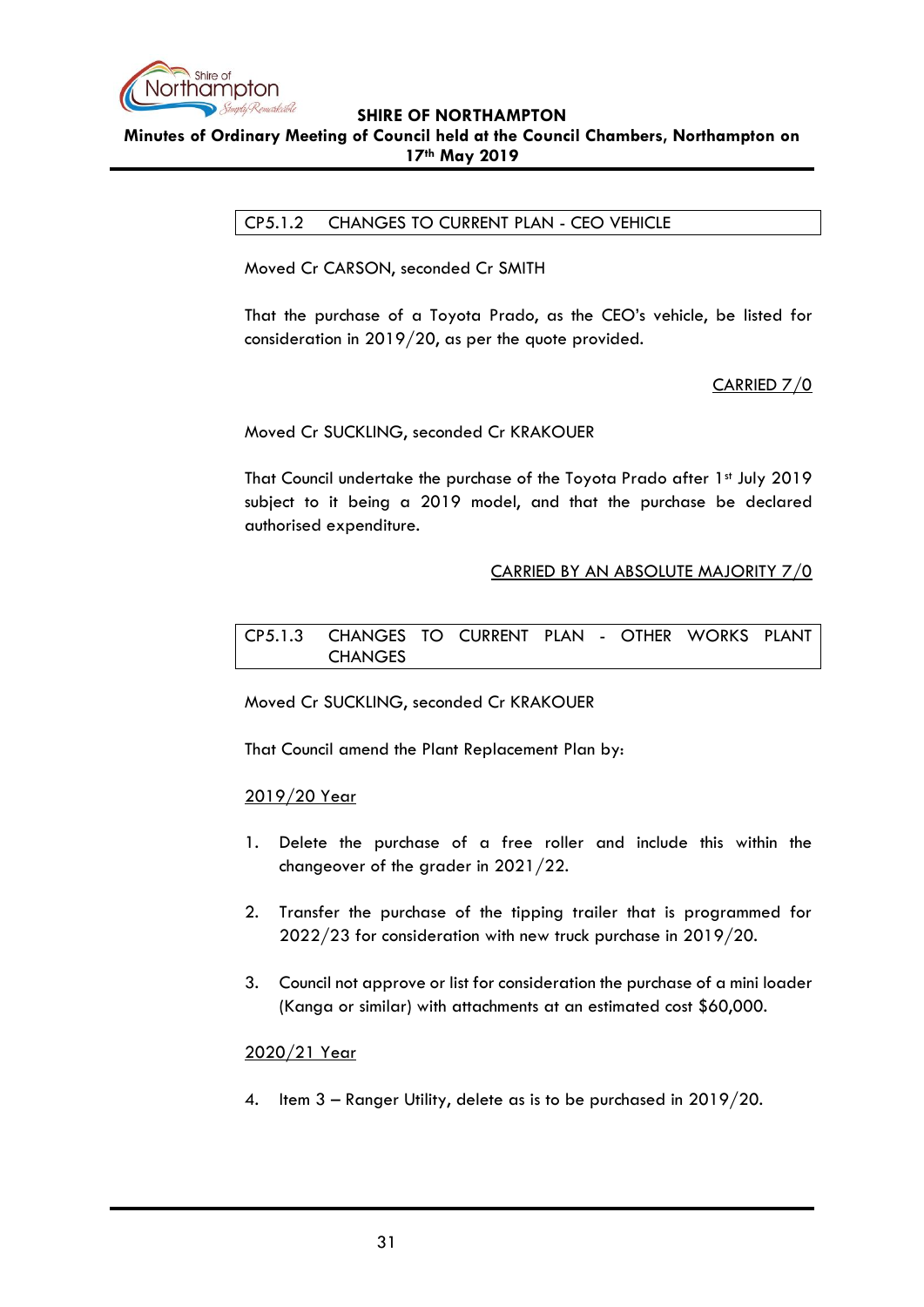

**Minutes of Ordinary Meeting of Council held at the Council Chambers, Northampton on 17th May 2019**

## 2021/22 Year

- 5. Add replacement of two leading hand utilities, being:
	- Maintenance Leading Hand Northampton purchase \$52,000, trade \$5,000
	- Construction Crew Leading Hand purchase \$54,000, trade \$5,000
- 6. Defer Kalbarri Loader purchase to 2023/24
- 7. Defer Tip Truck purchase to 2022/23

## 2022/23 Year

- 8. Delete purchase of utility for Kalbarri Gardener as is a duplication.
- 9. Add replacement of multi wheel roller \$190,000 purchase with trade of \$10,000.

2025/26 Year

10. Delete the purchase of four utilities, being Items 3 to 6 as are listed in error and are to be considered in 2027/28 and 2028/29.

CARRIED 7/0

## <span id="page-31-1"></span><span id="page-31-0"></span>5.12.6 CP6 OTHER COMMUNITY SERVICES

### CP6.1.1 NORTHAMPTON CEMETERY BOUNDARY FENCE

Moved Cr SUCKLING, seconded Cr STEWART

That Council supports the replacement (supply and install) of the Northampton Cemetery boundary fence on Stone Street and Onslow Street with Bostik fencing at a cost of \$78,500, and lists the project for consideration in 2019/20 within the Corporate Business Plan/Draft Budget.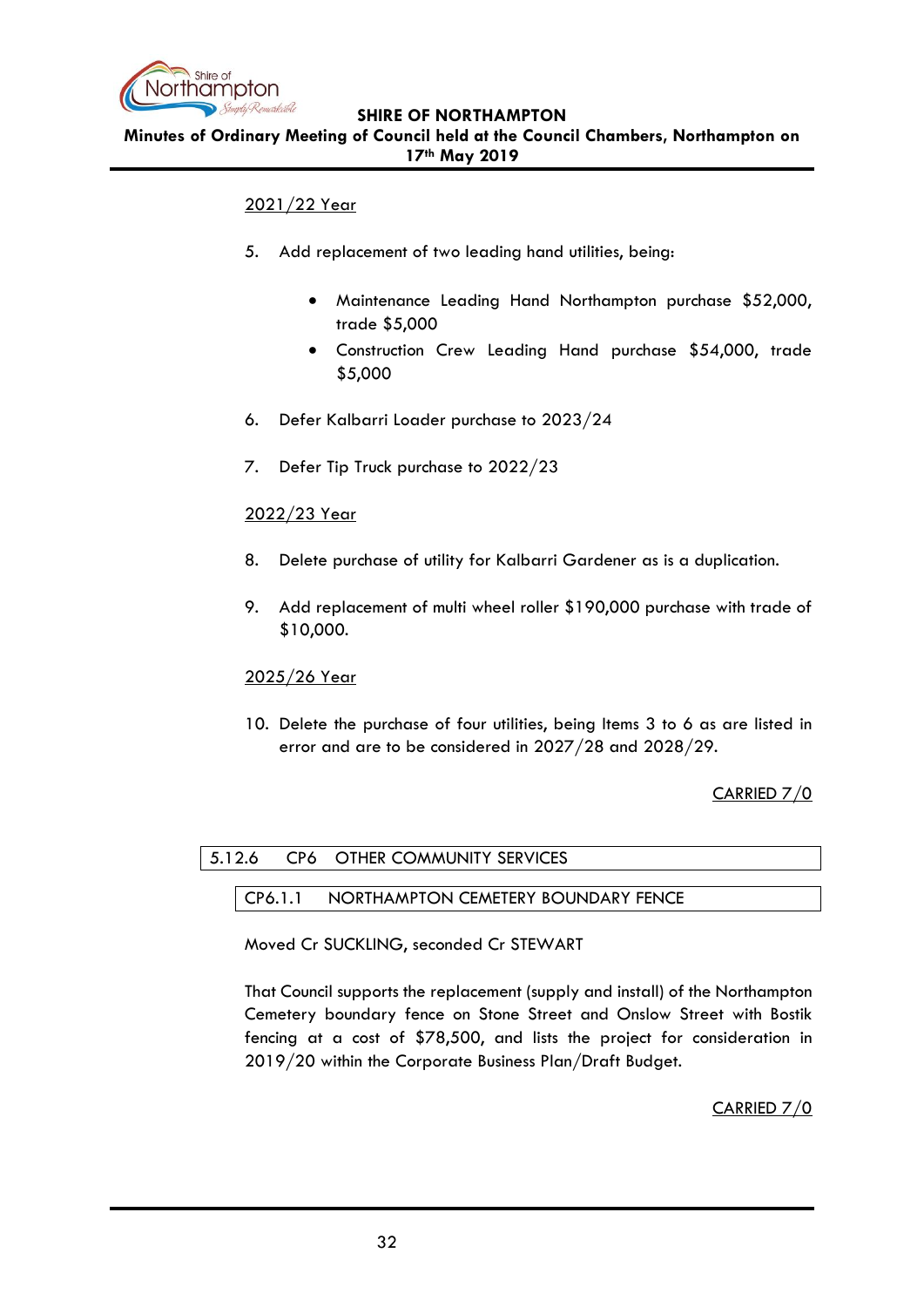

<span id="page-32-0"></span>**Minutes of Ordinary Meeting of Council held at the Council Chambers, Northampton on 17th May 2019**

> 5.12.7 CP7 CORPORATE BUSINESS PLAN REVIEW 2019 – WORK FORCE PLAN

Noted.

<span id="page-32-1"></span>5.12.8 LONG TERM FINANCIAL PLAN REVIEW 2019

Noted.

## <span id="page-32-2"></span>**5.13 DEPUTY PRESIDENT'S REPORT**

Since the last Council meeting Cr Krakouer reported on his attendance at the following:

7/5/2019 Meeting with Department of Planning, Lands and Heritage and Department of Premier and Cabinet regarding land tenure relating to development of viewing areas and vehicle parking for Pink Lake.

#### <span id="page-32-4"></span><span id="page-32-3"></span>**5.14 COUNCILLORS' REPORTS**

5.14.1 CR SMITH

Since the last Council meeting Cr Smith reported on his attendance at:

| 7/5/2019  | Kalbarri Visitor Centre Budget meeting |
|-----------|----------------------------------------|
| 14/5/2019 | Kalbarri Visitor Centre Meeting        |

### <span id="page-32-5"></span>5.14.2 CR PIKE

Since the last Council meeting Cr Pike reported on his attendance at:

15/5/2019 Kalbarri Roadwise Meeting

#### <span id="page-32-6"></span>**5.15 NEW ITEMS OF BUSINESS**

Nil.

#### <span id="page-32-7"></span>**5.16 NEXT MEETING OF COUNCIL**

The next Ordinary Meeting of Council will be held on Friday the 21st June 2019 commencing at 1.00pm at the Council Chambers, Northampton.